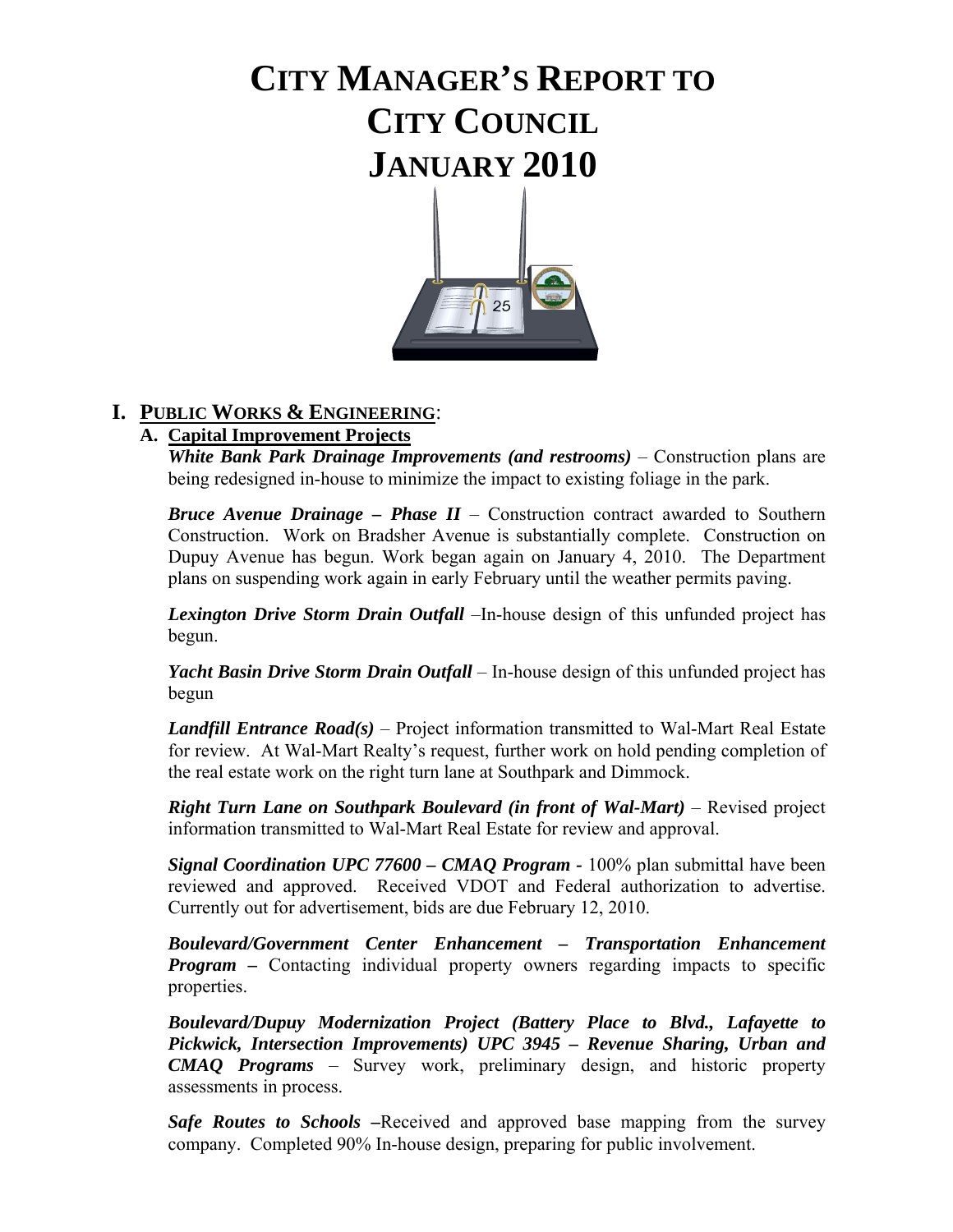## **A. Capital Improvement Projects** (Continued)

*Asphalt Concrete Maintenance Contract -* Work was suspended by the Department on December 18 due to weather and is scheduled to begin once weather permits.

*American Reinvestment and Recovery Act (ARRA) Resurfacing –* received FHWA approval to advertise 100% federal share project to full-width resurface a section of Southpark Blvd and a partial-width section of Dimmock Parkway.

*Dimmock Parkway-Jennick Drive Traffic Signal* – met with Kimley-Horn consultants to develop scope of design and construction of a multi-phase, actuated traffic signal.

*Hrouda Pump Station Upgrades* – 100% plan submittal has been received and approved.

## **B. Economic Development Projects** (under construction)

*Gill's Point Section 9 – The site has been stabilized for the winter. Erosion and* Sediment control measures are being maintained.

*Colonial Heights Health Care Center* – Site work is nearing completion. Building construction work is in-progress. Erosion and Sediment Control being maintained.

*American Family Fitness Parking Lot Expansion* – Site work to install fill material and extend the slope on the existing BMP pond is in-progress. Erosion and Sediment Control measures are being maintained.

## **C. Economic Development Projects** (under review)

*Resubdivision of Lot 21, Blk. A Mt. Pleasant Acres* - Has received Planning Commission approval (pending engineering requirements). Now awaiting receipt of Resubdivision plat and construction plans.

*Temple Ave. Associates Subdivision -* Parcel located north of the intersection of Temple Avenue and Charles H. Dimmock Parkway. Parcel is to be divided into three lots. Engineer is revising subdivision plat. Awaiting receipt of plat for review and approval.

*Southlake III -* This project consists of constructing two office buildings at the former "Haydt Maintenance Shop" on E. Roslyn Rd. Updated plans have been reviewed and comments forwarded for further revisions.

*Old Town Creek Center (formerly A.B. Cook Farm Phase I) –* This project consists of constructing two general retail single story buildings. Preliminary plan of development has received Planning Commission Approval (pending engineering requirements). Construction plans have been submitted for initial review, staff conducted a meeting with the Developer and Engineer to discuss. Awaiting resubmittal of construction plans.

*American Family Fitness Building Expansion –* Construction plans have been reviewed and comments forwarded for further revisions.

## *Right-of-way Permits:*

- Issued four (4) permits
- Closed out 5 permits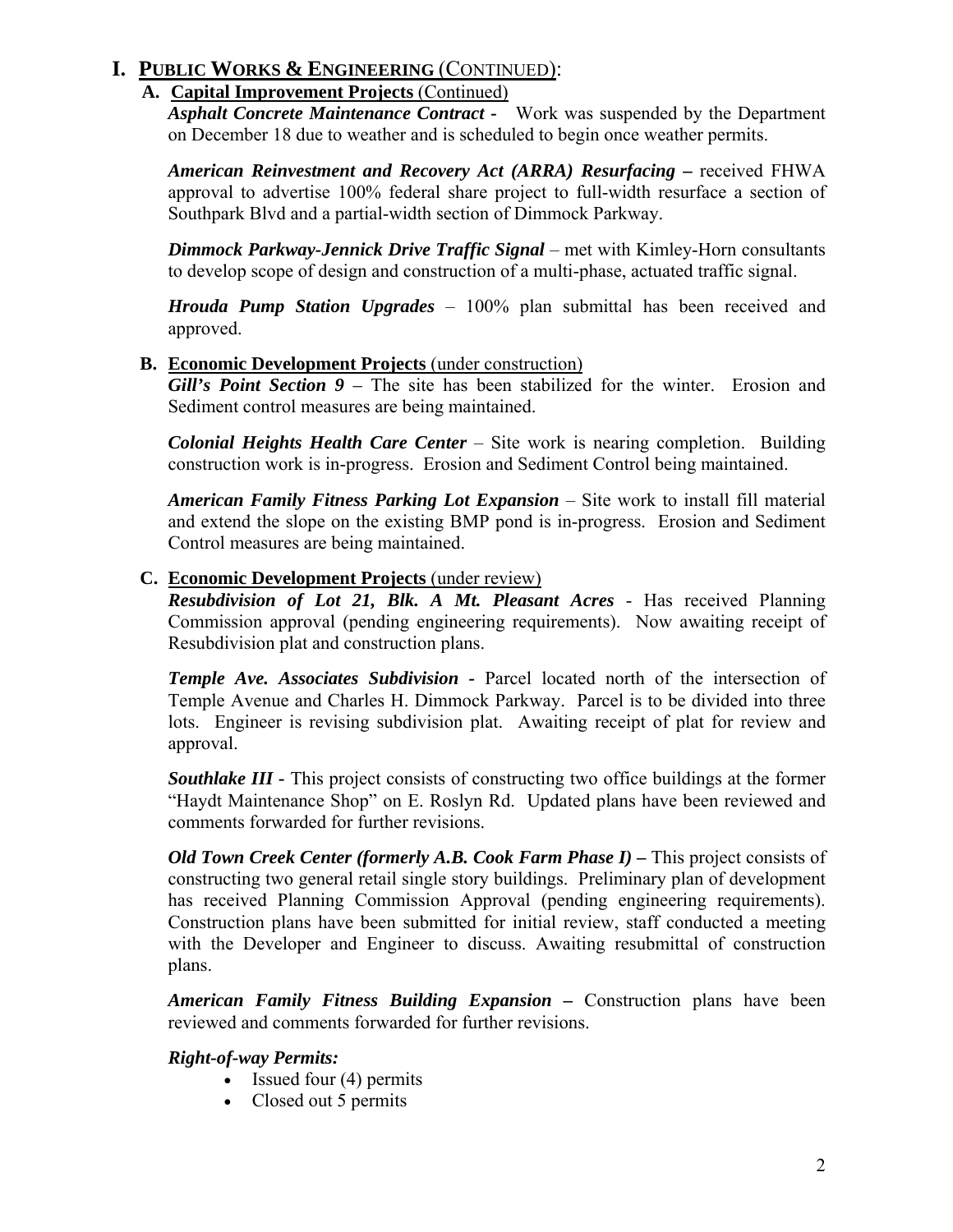## **II. PLANNING & COMMUNITY DEVELOPMENT:**

- 1. One (1) fence permit issued.
- 2. Four (4) sign permits issued:
	- $\mathcal{A}$  At Winds Shield Repair mobile
	- $\approx$  Marshalls 1142 Temple Avenue
	- $\hat{x}$  Tan N Time 613 Southpark Boulevard temporary sign
	- $\approx$  Colonial Shell 3220 Boulevard temporary sign
- 3. Boulevard Revitalization:
	- $\mathbf{\hat{x}}$  No activity
- 4. Neighborhood Revitalization:

#### **a. 08-09 CDBG Home Repair Grant - \$23,510**

\$23,510 Committed to City-wide Emergency Repair Activities

#### **January activities:**

Completed

 $\approx$  Electrical Upgrade \$1,100

#### Underway

- Water line \$900
- Water heater replacement \$700
- $\approx$  Floor repair \$650

Out for bid

 $\approx$  21 projects

#### **b. 2008-09 CDBG Stimulus Grant - \$23,510**

 $\approx$  \$23,510 committed to Citywide emergency repair activities.

#### **c. 2009-2010 CDBG Home Repair Grant - \$87,560**

- $\approx$  \$70,000 committed to emergency repair projects.
- $\mathcal{R}$  Funding agreements issued to 21 grantees.
- $\approx$  Bids for 21 funded activities due February 17<sup>th</sup>.

#### **d. Violet Bank District Inspections Schedule:**

This is a new property maintenance inspection program in response to concerns from the Flora Hill Neighborhood Association through its leader, Mary Ann Hamilton.

| <b>Section 1</b> | <b>Inspected</b> | 11/03/2009 | 2 citations          |
|------------------|------------------|------------|----------------------|
| <b>Section 2</b> | <b>Inspected</b> | 11/16/2009 | <b>No violations</b> |
| <b>Section 3</b> | <b>Inspected</b> | 12/01/2009 | <b>No violations</b> |
| <b>Section 4</b> | <b>Scheduled</b> | 01/05/2010 | 1 violation          |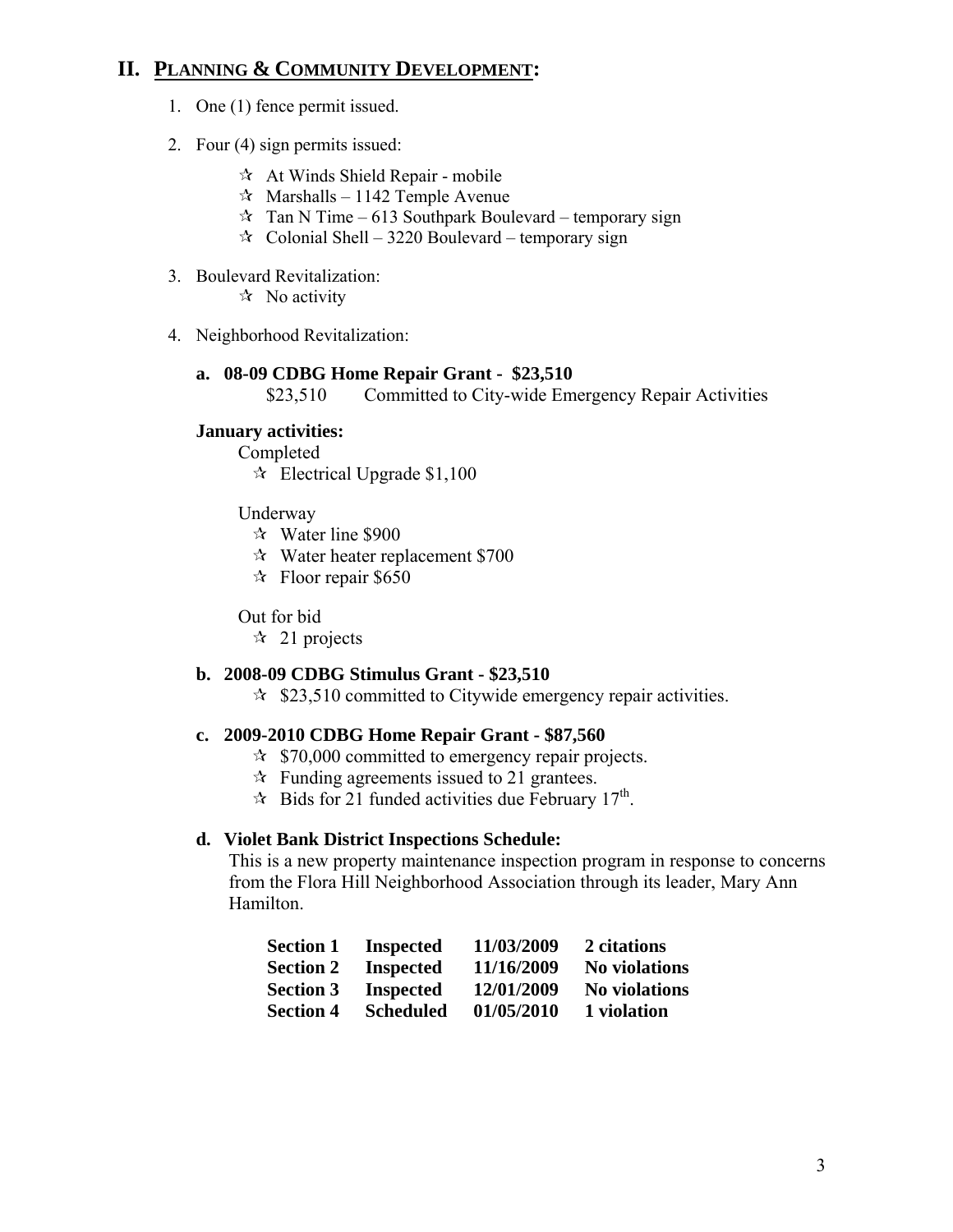## **II. PLANNING & COMMUNITY DEVELOPMENT** (CONTINUED)**:**

#### **e. Rental Inspection Program:**

| <b>Item</b>                   | <b>Month</b>     | <b>YTD</b>       |
|-------------------------------|------------------|------------------|
|                               |                  |                  |
| <b>TOTAL UNITS</b>            |                  |                  |
| <b>REGESTERED</b>             | 1                | 1                |
| # of Dwellings registered     | 1                | 1                |
| # of Multi-family             |                  |                  |
| Dwellings                     | $\boldsymbol{0}$ | 0                |
| # of Apts registered          | $\overline{0}$   | $\overline{0}$   |
|                               |                  |                  |
| <b>TOTAL UNITS</b>            |                  |                  |
| <b>INSPECTED</b>              | 0                | 0                |
| Dwellings inspected           | $\overline{0}$   | $\overline{0}$   |
| Multi-family dwellings        | $\overline{0}$   | $\overline{0}$   |
| Apts to be inspected          |                  |                  |
| (10%)                         | 0                | 0                |
|                               |                  |                  |
| Total # of Properties Sold    | 0                | 0                |
|                               |                  |                  |
| Failure to Register Letters   | 0                | 0                |
| <b>Answers Received</b>       | $\overline{0}$   | $\overline{0}$   |
| First Inspections made        | 0                | 0                |
| Passed                        | $\overline{0}$   | $\boldsymbol{0}$ |
| Failed                        | $\overline{0}$   | $\overline{0}$   |
|                               |                  |                  |
| Second Inspection             | 45               | 45               |
| Passed                        | 45               | 45               |
| Failed                        | $\overline{0}$   | $\boldsymbol{0}$ |
|                               |                  |                  |
| Third Inspection              | 0                | 0                |
| Passed                        | $\overline{0}$   | 0                |
| Failed                        | $\overline{0}$   | $\overline{0}$   |
|                               |                  |                  |
| <b>Additional Inspections</b> | 0                | 0                |
| Passed                        | $\overline{0}$   | $\boldsymbol{0}$ |
| Failed                        | 0                | 0                |
|                               |                  |                  |
| Failure to schedule           | 0                | 0                |
| by owners                     |                  |                  |
| <b>Total Fees Collected</b>   |                  | \$0              |
| Reinspection                  | 0                | \$0              |
|                               |                  |                  |
| Late Registration             | 0                | \$0              |
| 4 year Certificates Issued    |                  |                  |
| Dwellings                     | 26               | 128              |
|                               |                  |                  |
| Apartments                    | 4                | 4                |
| (no of units certified)       | 74               | 74               |
|                               |                  |                  |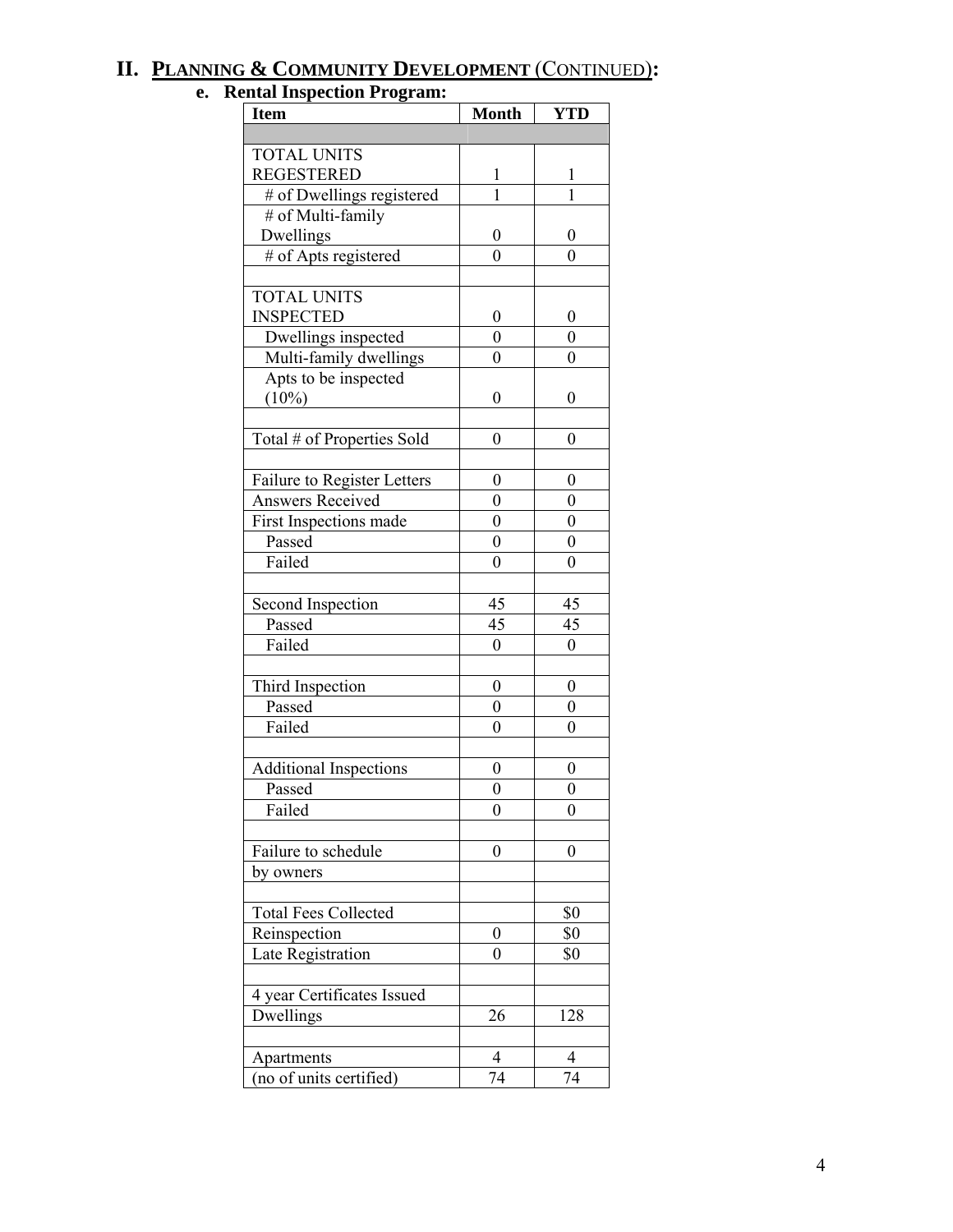## **II. PLANNING & COMMUNITY DEVELOPMENT** (CONTINUED)**:**

## 5. Zoning/ Property Maintenance complaints investigated:

|           | a. Property Maintenance                |                  |                  |
|-----------|----------------------------------------|------------------|------------------|
|           |                                        | <b>Month</b>     | <b>YTD</b>       |
|           | Total inspections                      | 12               | 12               |
|           | Violations                             | 12               | 12               |
|           | Violations resolved                    | 3                | 3                |
| b. Zoning |                                        |                  |                  |
|           |                                        | <b>Month</b>     | <b>YTD</b>       |
|           | Total inspections                      | 6                | 6                |
|           | Violations                             | 6                | 6                |
|           | Violations resolved                    | 2                | $\overline{2}$   |
|           | c. Building Code                       |                  |                  |
|           |                                        | <b>Month</b>     | YTD              |
|           | Total inspections                      | $\boldsymbol{0}$ | 0                |
|           | Violations                             | $\boldsymbol{0}$ | $\theta$         |
|           | Violations resolved                    | $\boldsymbol{0}$ | $\theta$         |
|           | d. House Number Violations             |                  |                  |
|           |                                        | <b>Month</b>     | YTD              |
|           | Violations reported                    | $\mathbf{1}$     | 1                |
|           | Actual violations                      | 1                | 1                |
|           | First letter sent                      | $\theta$         | $\theta$         |
|           | Violations abated                      | $\theta$         | $\theta$         |
|           | Summons issued                         | 0                | 0                |
|           | Door hangers posted                    | 1                | 1                |
|           | Active violations                      | 1                | 1                |
| e. Other  |                                        |                  |                  |
|           |                                        | <b>Month</b>     | <b>YTD</b>       |
|           | Total inspections                      | $\overline{2}$   | 2                |
|           | Violations                             | $\boldsymbol{0}$ | $\boldsymbol{0}$ |
|           | Violations resolved                    | $\theta$         | $\theta$         |
|           | f. Inoperable Motor Vehicle Complaints |                  |                  |
|           |                                        | <b>Month</b>     | <b>YTD</b>       |
|           | Total inspections                      | 20               | 20               |
|           | Violations                             | 17               | 17               |
|           | Violations resolved                    | 5                | 5                |
|           | g. Tall Grass                          |                  |                  |
|           |                                        | <b>Month</b>     | <b>YTD</b>       |
|           | Total inspections                      | 0                | 0                |
|           | Violations                             | 0                | 0                |
|           | Violations resolved                    | $\boldsymbol{0}$ | $\theta$         |
|           | h. Sign Ordinance                      |                  |                  |
|           |                                        | <b>Month</b>     | YTD              |
|           | Total inspections                      | 22               | 22               |
|           | Violations                             | 21               | 21               |
|           | Violations resolved                    | 12               | 12               |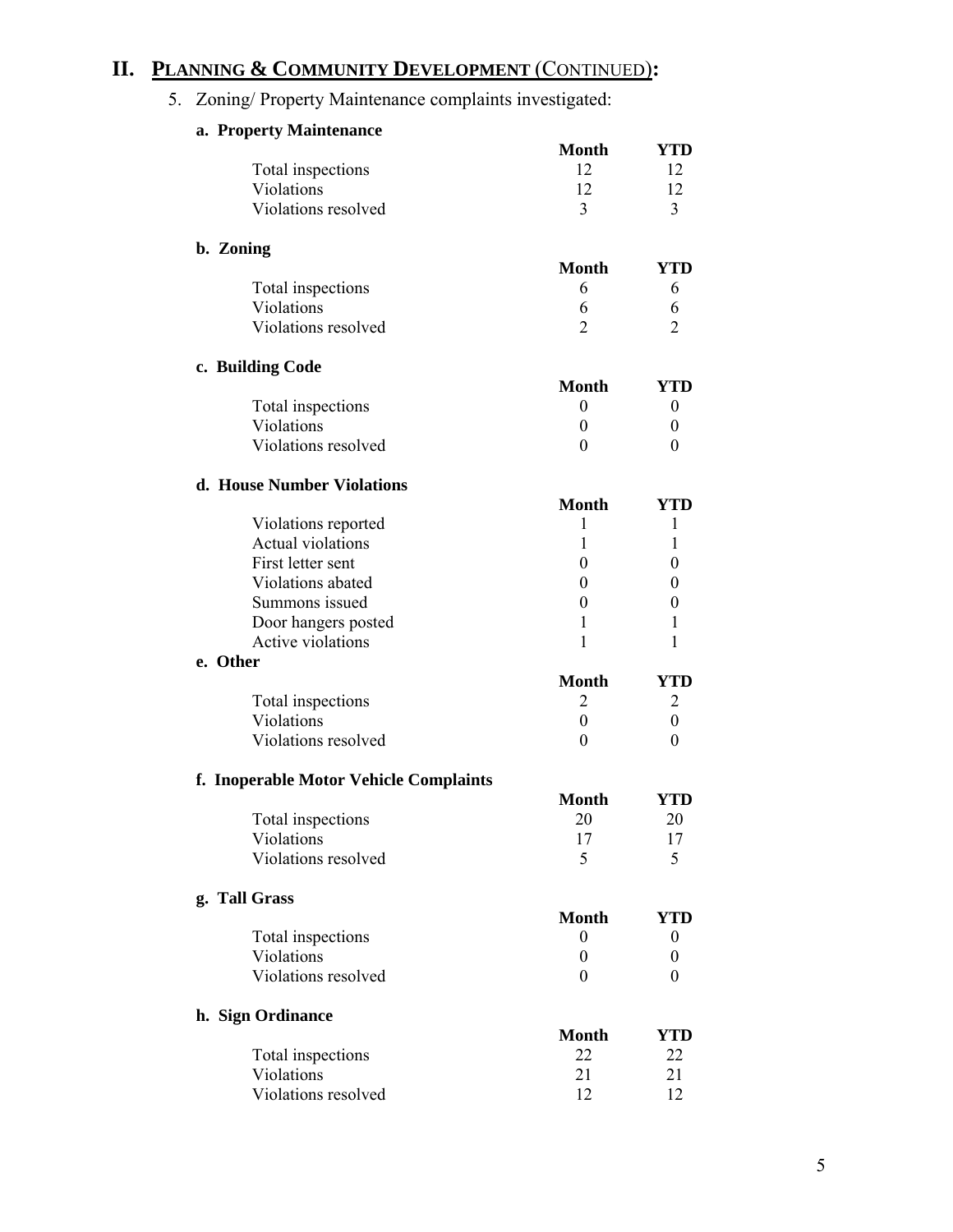#### **II. PLANNING & COMMUNITY DEVELOPMENT** (CONTINUED)**: The following are highlight activities for the Building Inspections Division: Month YTD** 1. Existing Housing and Maintenance Inspections 1 1 2. New Construction Inspections 3. Permits for New Residences 2 2 4. Estimated Cost for Permits for New Residences \$118,000 \$118,000 5. Additions 4 4 6. Demolitions 0 0 7. Permits for Commercial Construction 4 4 8. Estimated Cost for Commercial Permits \$151,800 \$151,800 9. Plumbing Permits Issued 12 12 10. Electrical Permits Issued 14 14 14 11. Mechanical Permits Issued 9 9 12. Swimming Pool Permits Issued 0 0

13. Inoperative Vehicles Towed 0 0 14. Letters on Water Cutoff 11 11 11

## 15. Court Cases 0 0

## **III. POLICE DEPARTMENT:**

- $\checkmark$  Our police officers responded to 3,416 calls for service during January, and we responded to 4,368 calls for service this month last year (a 22% decrease).
- $\checkmark$  We have a lot of positive activity to report within our police department from the first month of the New Year. We are currently in the midst of both a hiring process and promotional process. Physical agility tests and the written tests for seven (7) DCJS, police-certified candidates have been conducted. Currently, we are conducting background investigations on the top performers. As for the promotional process, we have five (5) sergeants testing for the position of lieutenant, and 10 officers testing for the position of sergeant. All of the candidates have submitted professional resumes, and they are currently reviewing several books in preparation for the upcoming written test.
- $\checkmark$  During the month of January, our officers tallied 221 criminal arrests, 18 DUI arrests, and 27 drug arrests; issued 767 traffic summonses; made 1,345 traffic stops; and investigated 50 crashes. In addition, we issued 62 parking citations, 27 false alarm citations, and 40 field interview reports. Our **Records Division** processed 196 incident reports, 42 Animal Control reports, 820 pawned properties, and nine (9) concealed weapon permits.
- 9 The **Law Enforcement Services Bureau** activities are as follows:
	- Captain Newsome coordinated with DMV to have a representative come to HQ to conduct training on the new TREDS system for accident reporting. TREDS reporting will eliminate paper and all crash reports will be completed and disseminated electronically.
	- Capt. Newsome, Capt. Keith Early, Officer Dan Vilardo, and Sentinel Les Fryar conducted police officer applicant interviews on January  $26<sup>th</sup>$ .
	- Law Enforcement Services staff, the Mayor and City Manager attended the Chesterfield County/Colonial Heights Crime Solvers annual installation dinner at Birkwood Golf Club on January 21<sup>st</sup>.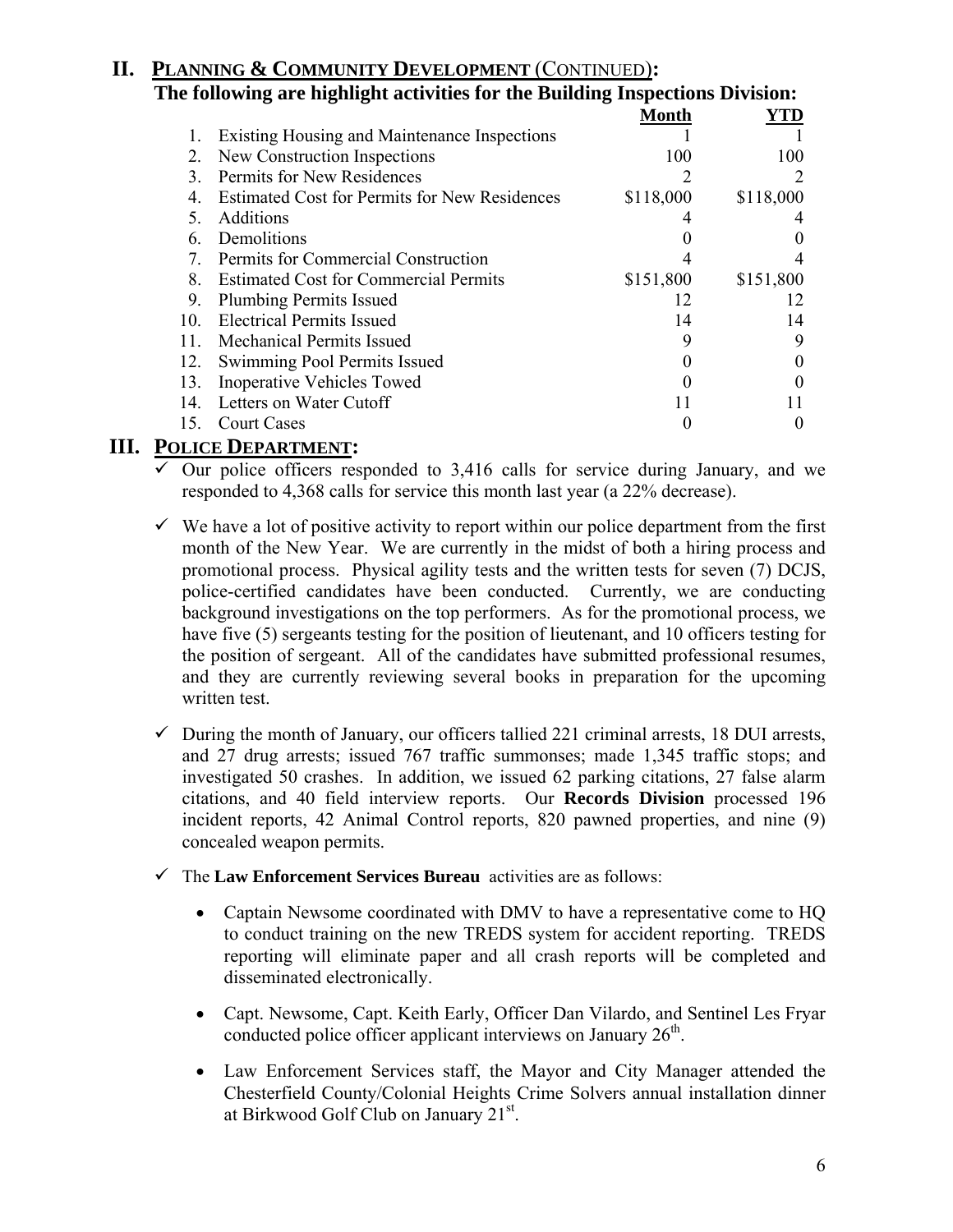## **III. POLICE DEPARTMENT** (CONTINUED)**:**

- Our I.T. Advisory Committee met to further discuss needed technological advancements for our organization.
- D.A.R.E. Officer Sophie Benkendorf began middle school instruction this month. Courses are taught each school day through April.
- The *Job Shadow Program* concluded on January 14<sup>th</sup>. Chief Faries and Sgt. Tom Kifer attended the annual Job Shadow luncheon on January 27<sup>th</sup> at Red Lobster.
- 9 Some of the highlights from our **Detective Division** and our **Street Crimes Unit** are as follows:
	- Lt. Ferguson investigated a burglary complaint at Swearingen Realty. During the initial on-scene investigation, two suspects were developed, a subsequent search warrant was obtained and executed and arrests were affected.
	- Sr. Detective Chris Wulff is investigating an armed robbery that occurred at KFC. Several leads are being followed up on.
	- Street Crimes Unit personnel conducted nine (9) undercover drug buys during January. Prescription drugs, marijuana, heroin and cocaine were purchased from various street level drug dealers.
	- The Street Crimes Unit also assisted our uniformed officers with extra patrols and surveillance on the Boulevard corridor regarding the recent armed robberies.
- $\checkmark$  We reported an array of activities from the **Operations Division**. Some of these activities are as follows:
	- Each of our four (4) Patrol squads is experiencing different supervision from the last calendar year. These changes should promote career development and continued vigor throughout our Patrol Division.
	- Officer Dale Waldrop has been recently reassigned from the high school School Resource Officer position to uniform patrol. Consequently, Officer Derek Pattison has been reassigned as our high school SRO.
	- As a result of Sentinel Les Fryar's keen observations, our uniformed officers investigated a suspicious vehicle on the parking lot of Wal-Mart. The investigation led to Prince George Police clearing incidents involving numerous larcenies from vehicles within the county.
	- Lt. Bill Anspach completed pepper ball training and Active Shooter refresher training for our officers. The squads also completed required ADA training.
	- Sgt. Terry Long completed the inspections of all tow trucks utilized by our City.
	- Our officers responded to a "fight in progress" call for service at Benny's Tavern. Two suspects were arrested for offenses related to disorderly conduct and resisting arrests. One of our officers utilized OC spray and another officer deployed his assigned taser to safely affect the arrests.
- 9 Our **Auxiliary Police** officers contributed 287 volunteer hours of service during January. Some of the activities that they attended to included security at the Middle School W.O.W. events, patrol ride-alongs, prisoner transports, and field training.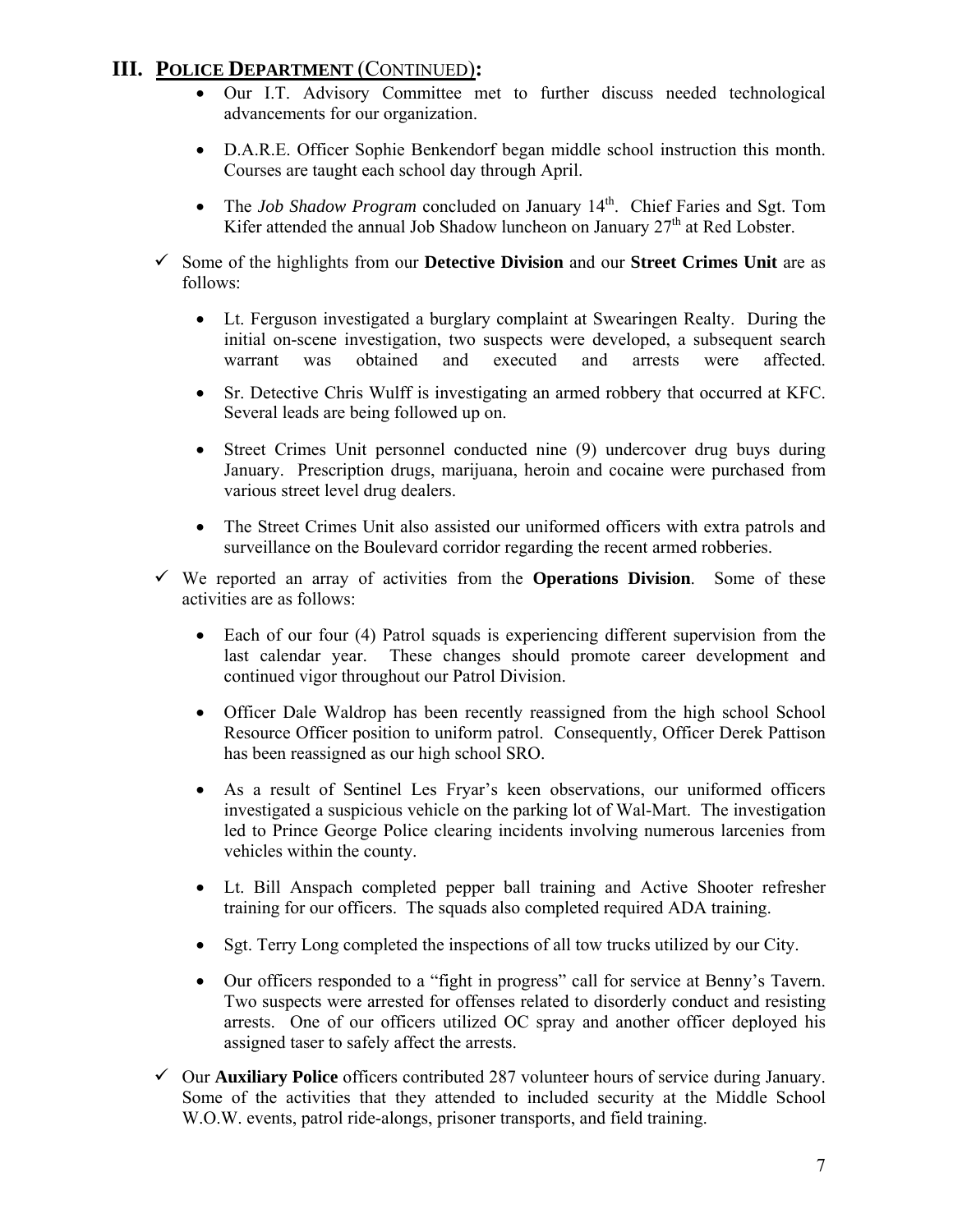## **III. POLICE DEPARTMENT** (CONTINUED)**:**

 $\overline{\smash[b]{\mathsf{C}}}$  Our **Animal Control** personnel impounded 42 dogs and four (4) cats. During the month, there were 18 dogs returned to owners, with 17 dogs and 16 cats adopted out. Animal Control officers investigated 111 animal complaints, and our personnel collected fees totaling \$575.00.

| <b>Crime</b>               | <b>January 2009</b>                        | <b>January</b><br>2010          | <b>Percentage of</b><br><b>Increase/Decrease</b> |
|----------------------------|--------------------------------------------|---------------------------------|--------------------------------------------------|
| <b>Aggravated Assaults</b> | 4                                          | 1                               | $-75%$                                           |
| All criminal arrests       | 290                                        | 221                             | $-24%$                                           |
| Arson                      | 1                                          | $\theta$                        | $-100%$                                          |
| <b>Burglaries</b>          | 7                                          | 6                               | $-14%$                                           |
| Calls for services         | 4,368                                      | 3,416                           | $-22%$                                           |
| <b>DUI</b> arrests         | 31                                         | 18                              | $-42%$                                           |
| Larceny                    | 52                                         | 36                              | $-31%$                                           |
| Motor Vehicle thefts       | 4                                          | $\overline{2}$                  | $-50%$                                           |
| Robberies                  | 3                                          | 1                               | 67%                                              |
| Shoplifting arrests        | 33                                         | 22                              | $-33%$                                           |
| Simple Assaults            | 12                                         | 20                              | 67%                                              |
|                            | <b>PART I (Serious)</b><br><b>OFFENSES</b> |                                 |                                                  |
| <b>January 2010</b>        | <b>Number</b><br>Reported                  | <b>Number</b><br><b>Cleared</b> | <b>Percentage</b><br><b>Cleared</b>              |
|                            | 67                                         | 44                              | 66%                                              |

## **IV. FIRE & EMS DEPARTMENT:**

| <b>Call Descriptions:</b>        | No: | <b>Call Descriptions:</b>        | $\boldsymbol{\it No:}$ |
|----------------------------------|-----|----------------------------------|------------------------|
| <b>Alarm System Activations</b>  | 10  | Hazardous Condition              |                        |
| Alarm System Malfunction         | 4   | Haz-Mat Release                  |                        |
| Assist Invalid                   |     | No Incident on Arrival           |                        |
| <b>Assist Police</b>             | 2   | <b>Outside Rubbish Fire</b>      | 4                      |
| Building Fire                    | 2   | Overheated Motor                 |                        |
| Child Safety Seat Installations  | 9   | <b>Overpressure Rupture</b>      |                        |
| CO2/Smoke Detector Installations | 2   | Passenger Vehicle Fire           | 3                      |
| Cooking Fires                    | 2   | Police Matter                    | 2                      |
| Cover Assignment                 | 1   | <b>Public Service Assistance</b> | 15                     |
| Dispatched then Cancelled Calls  | 7   | Smoke/Odor Removal               |                        |
|                                  |     | <b>Unintentional Alarm</b>       |                        |
| False Alarm/Call                 | 2   | Transmission                     |                        |
| Gas Leak                         | 2   | Water Problem                    |                        |
| Good Intent Calls                | 6   |                                  |                        |

## **FIRE DIVISION: TOTAL FIRE TYPE CALLS: 84**

| <b>Call Descriptions:</b>              | N o:                        | <b>Call Descriptions:</b>        | $\boldsymbol{\it No:}$ |
|----------------------------------------|-----------------------------|----------------------------------|------------------------|
| <b>Alarm System Activations</b>        | 10                          | Hazardous Condition              |                        |
| <b>Alarm System Malfunction</b>        | 4                           | Haz-Mat Release                  |                        |
| <b>Assist Invalid</b>                  |                             | No Incident on Arrival           |                        |
| <b>Assist Police</b>                   | 2                           | <b>Outside Rubbish Fire</b>      | 4                      |
| <b>Building Fire</b>                   | 2                           | Overheated Motor                 | 2                      |
| <b>Child Safety Seat Installations</b> | 9                           | <b>Overpressure Rupture</b>      |                        |
| CO2/Smoke Detector Installations       | 2                           | Passenger Vehicle Fire           | 3                      |
| Cooking Fires                          | 2                           | Police Matter                    | 2                      |
| Cover Assignment                       | 1                           | <b>Public Service Assistance</b> | 15                     |
| Dispatched then Cancelled Calls        | 7                           | Smoke/Odor Removal               |                        |
|                                        |                             | <b>Unintentional Alarm</b>       |                        |
| False Alarm/Call                       | 2                           | Transmission                     |                        |
| Gas Leak                               | $\mathcal{D}_{\mathcal{L}}$ | Water Problem                    |                        |
|                                        |                             |                                  |                        |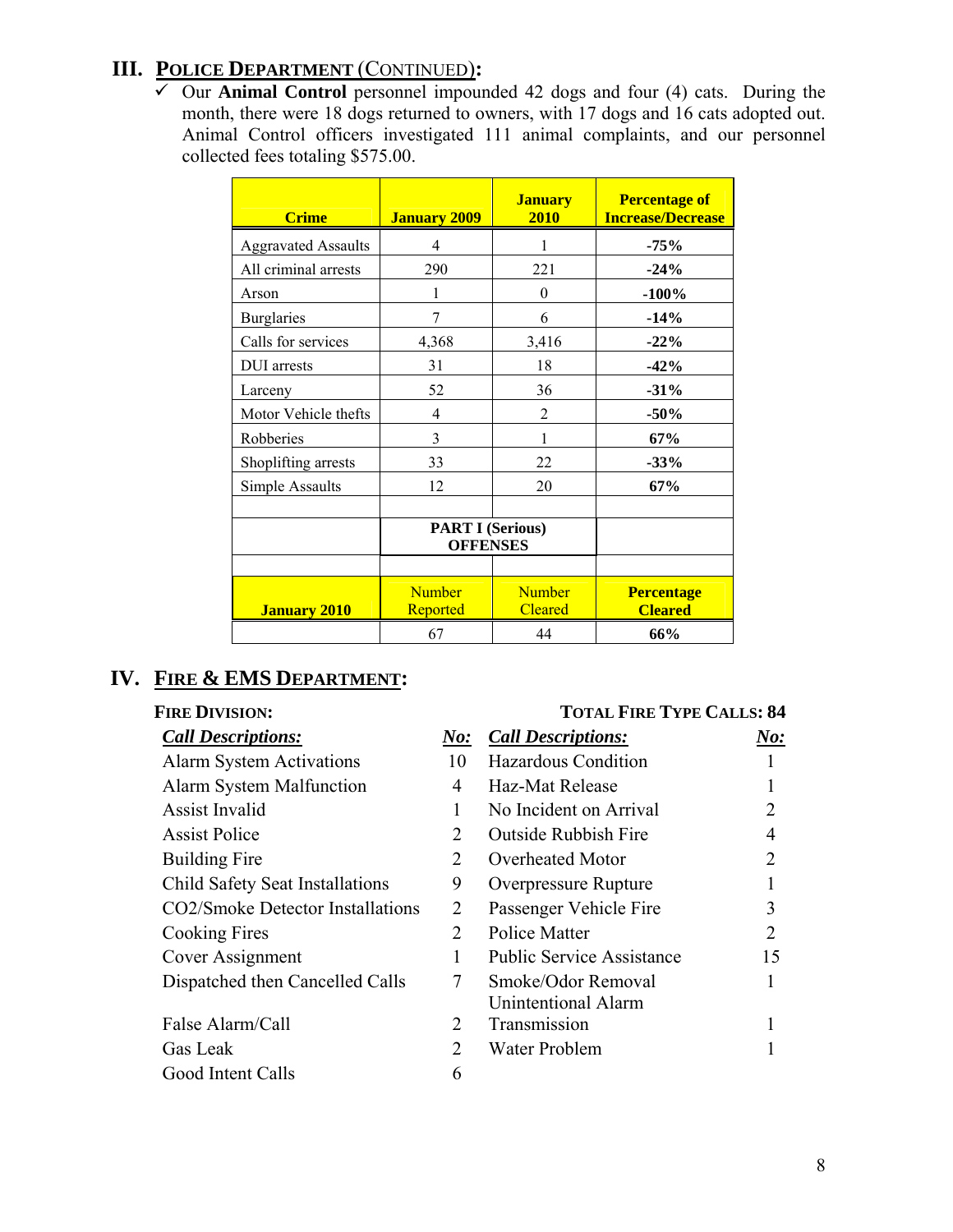## **IV. FIRE & EMS DEPARTMENT** (CONTINUED)**:**

| <b>Mutual Aid Given:</b>                    | <b>No:</b> Mutual Aid Received | <u>No:</u> |
|---------------------------------------------|--------------------------------|------------|
| Chesterfield - EMS 1st Responder 1 Fort Lee |                                |            |
| Prince George                               |                                |            |

 $\sim$ A fire unit arrived on-scene in 6 minutes or less from the time of dispatch on 89.6% of all calls received during the month $\sim$ 

## **EMS DIVISION:** TOTAL **EMS PATIENTS: 284**

| <b>Call Descriptions:</b>      | <u>No:</u>               | <b>Call Descriptions:</b>              | <u>No:</u>     |
|--------------------------------|--------------------------|----------------------------------------|----------------|
| <b>Abdominal Pains</b>         | 18                       | Fire Standby                           | 1              |
| Allergic Reaction              | 3                        | <b>Motor Vehicle Accidents</b>         | 20             |
| Altered Level of Consciousness | 3                        | Other Injury/Medical Calls             | 86             |
| <b>Assaults</b>                | 3                        | Overdose Calls                         | $\overline{4}$ |
| Cardiac Arrest                 | 1                        | <b>Strokes</b>                         | 10             |
| <b>Chest Pains</b>             | 33                       | Suicide Call                           | $\mathbf{1}$   |
| Difficulty Breathing           | 43                       | <b>Unresponsive Patients</b>           | 19             |
| Falls                          | 39                       |                                        |                |
| <b>Mutual Aid Given:</b>       | N o:                     | <b>Mutual Aid Received</b>             | <u>No:</u>     |
| Petersburg                     | $\overline{4}$           | Chesterfield                           | 3              |
| Prince George                  | 1                        | Fort Lee                               | 8              |
|                                |                          | Petersburg                             | $\overline{2}$ |
| <b>Call Type</b>               |                          | <b>Average Time of Patient Contact</b> |                |
| Priority 1                     |                          | 4.86 minutes                           |                |
| Priority 2                     |                          | 5.00 minutes                           |                |
| Priority 3                     |                          | <b>NONE</b>                            |                |
|                                | <b>Training Division</b> |                                        |                |
| Number of Classes Taught:      |                          | 9                                      |                |
| Attendees:                     |                          | 97                                     |                |
| Man Hours                      |                          | 457                                    |                |

## **V. FINANCE DEPARTMENT:**

| General Fund<br>231   |
|-----------------------|
| Payroll Checks<br>665 |
| Other                 |
| Total                 |
|                       |

- Seventeen (17) alarm citations were processed during January.
- On January  $21^{st}$  the sale of the 2010 General Obligation Public Improvement Bonds resulted in the refunding of the bonds issues of 1996, 1998, 2000 and most of the 2002 series. This sale resulted in the present value savings of \$489,940 over the next 9 fiscal years. This sale was handled by the City's team of Morgan Keegan & Co as Underwriter, Bassett Financial Management as Financial Advisor, and McGuire Woods as Bond Council with various City staff also assisting in the process.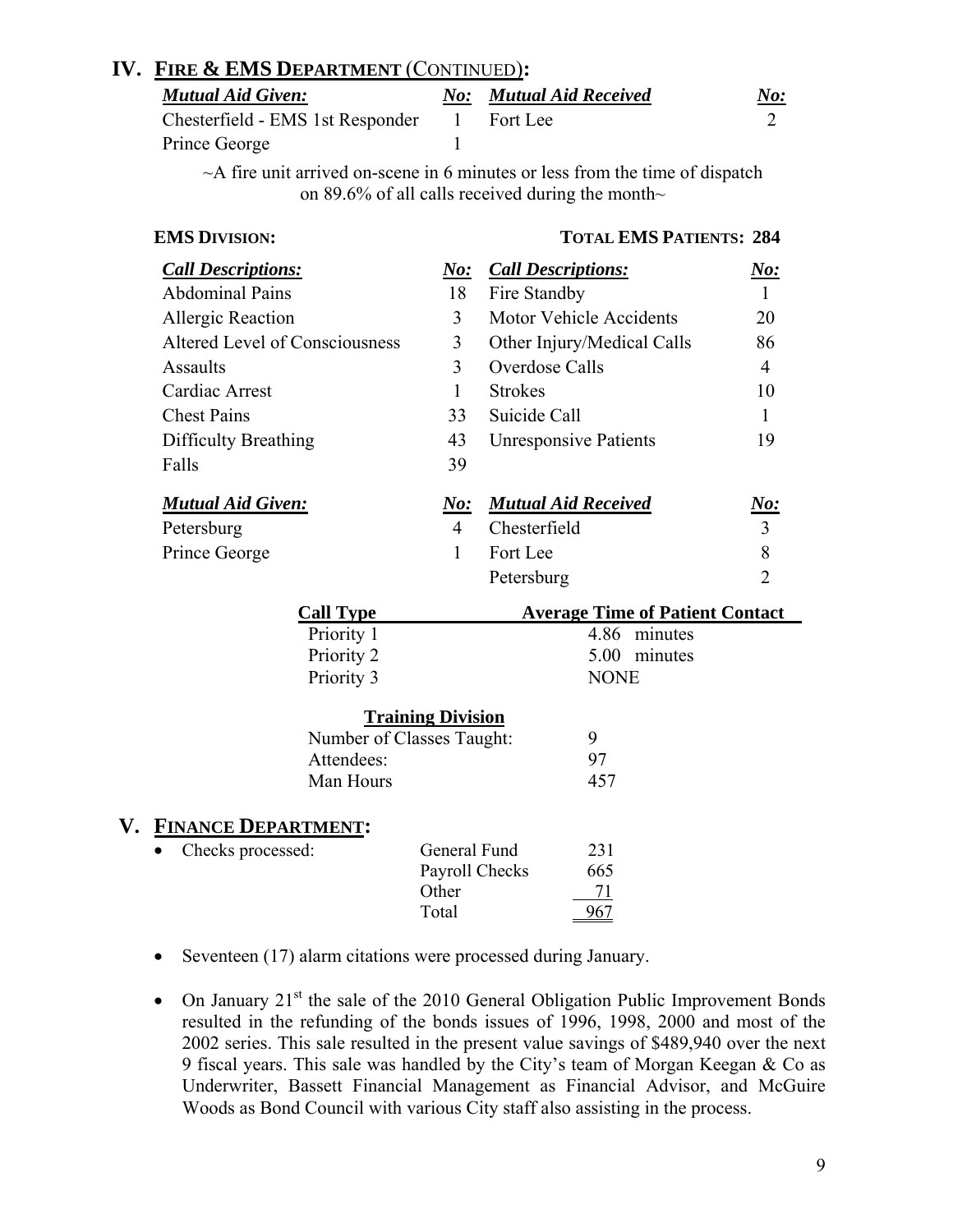## **V. FINANCE DEPARTMENT** (CONTINUED)**:**

- **Auditing** Normal financial reviews, accounts payable review, bank reconciliation, daily cash report procedures and preparation of Sales & Use Tax return. Requested tax forms from 15 vendors. This position also covered for Utility Billing Office when required. Work on cost allocation plan continues. Cross-training with Accounting on month-end close out procedures. Completed 2009 Cost Allocation Report.
- **Purchasing**  218 total purchase orders were completed with 124 being processed by the purchasing and 94 departmental purchases being reviewed as compared to 207 being completed for the same period in 2009. In addition 123 check requests were prepared by departments which are not processed by Purchasing.

## • **Bids Issued/Opened during the month:**

- $\degree$  Invitation for Bid # 09-01802-958, issued on December 11, for Electrical Services Annual Contract. Bid opening is January 8 2010. It is anticipated that three vendors will be put under contract.
- ° Invitation for Bid #10-02122-960 was issued on January 15, for the Boulevard Traffic Optimization and Modernization, with a bid opening date of February 12 2010.

## • **Other Purchasing Activity**:

- ° Contract with Pro-Active, for IT Services, was finalized during the month.
- ° Renewed contract for stone and sand with Vulcan Material. They agreed to hold their current prices for another year.
- ° Quote was issued for July 4 fireworks show. Purchase Order will be issued in Feb.
- ° Purchase Order issued for grinding of debris at Recycling Center
- ° Renewed contract for fertilization/weed control with Trugreen Chemlawn. They agreed to hold their current prices for another year.
- ° Renewed contract for Sheriff and Police Uniforms, with Heroes Apparel. They agreed to hold their current prices for another year.
- ° Quotes issued for the Community Development Block Grant home repairs. Quotes were issued for roofing, electrical, plumbing, and general contractor work. All quotes are due in Feb 2009.
- ° The Procurement Specialist received training on doing online Nextel activities. This includes resolving billing problems, activating phones, etc. She is doing an outstanding job on keeping this account organized.

## • **Risk –**

## • **General/Citizen Claims:**

- Resident on Waterfront Drive filed a claim against the City for a sewer backup in their house.
- **Property Claim:**
	- None
- **Automobile Claim:**
	- None
- **Incidents Reported:**
	- None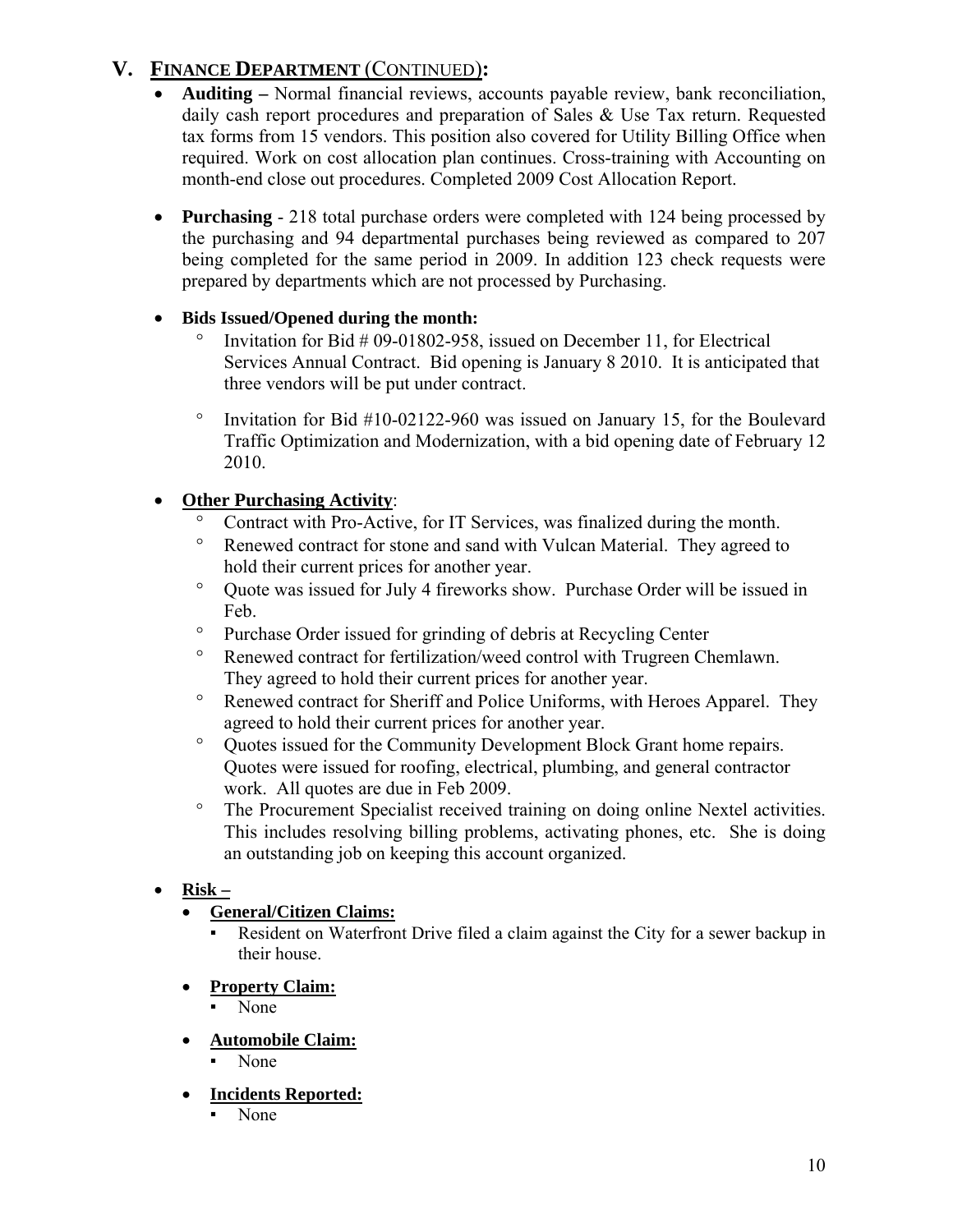## **V. FINANCE DEPARTMENT** (CONTINUED)**:**

- **Utility Billing** During January:
	- $\blacksquare$  Bi-monthly Utility Bills Sent 3.646
	- Delinquent Notices Sent 713
	- Delinquent Notices Percentage 20.4%
	- Services cut off for nonpayment on January  $13<sup>th</sup>$  was 113.
- Work orders for January 2010:
	- $\text{Leaks} 33$
	- $\cdot$  New Accounts 64
	- $\blacksquare$  Terminations 65
	- $Extensions 81$
	- $\blacksquare$  Clean 14
	- **•** Emergency Cut Off  $-1$
	- $\nu$  Pulled 0
	- Utility Billing generated State setoff collections: January \$104.60

## **VI. HUMAN RESOURCES DEPARTMENT:**

• **Advertisements**

Department Position Parks & Recreation Summer Recreation Program (Part-time)

## • **Applications & Testing**

 The recruitment process for Recreation Superintendent resulted in (91) applications for review and consideration.

## • **Workers Compensation**

The following workers' compensation report was filed during the month of January 2010:

| Date           | Department | Description of Injury                                             |
|----------------|------------|-------------------------------------------------------------------|
| $01 - 09 - 10$ | Fire       | Hit hip $\&$ ribs on stretcher hook while providing patient care. |
| $01-10-10$     | Fire       | Combative patient bit employee on right arm.                      |
| $01-10-10$     | Fire       | Combative patient bit employee on right hand.                     |

## **VII. INFORMATION TECHNOLOGY DEPARTMENT:**

- $\dot{\mathbf{x}}$  The City's web site had 46,898 visits in the month of January with 82,253 page views, including 3,425 visits to the City job listings page. The top five pages visited after the home page were: Jobs, Library, Real Estate Assessment Search, Purchasing RFPs, and Recreation & Parks.
- $\approx$  Citizens submitted and city staff processed 183 service requests and questions through the "Citizens Action Center" online during the month of January. The FAQs were viewed 525 times during this same period. January's City e-News was distributed via email to 4,565 customers.
- $\mathcal{R}$  The Public Works Network Project was completed last month, adding the Administrative, Foreman and Traffic Engineering offices to the City's Wide Area Network. The Fleet Maintenance Building will be joined to the enterprise network in February.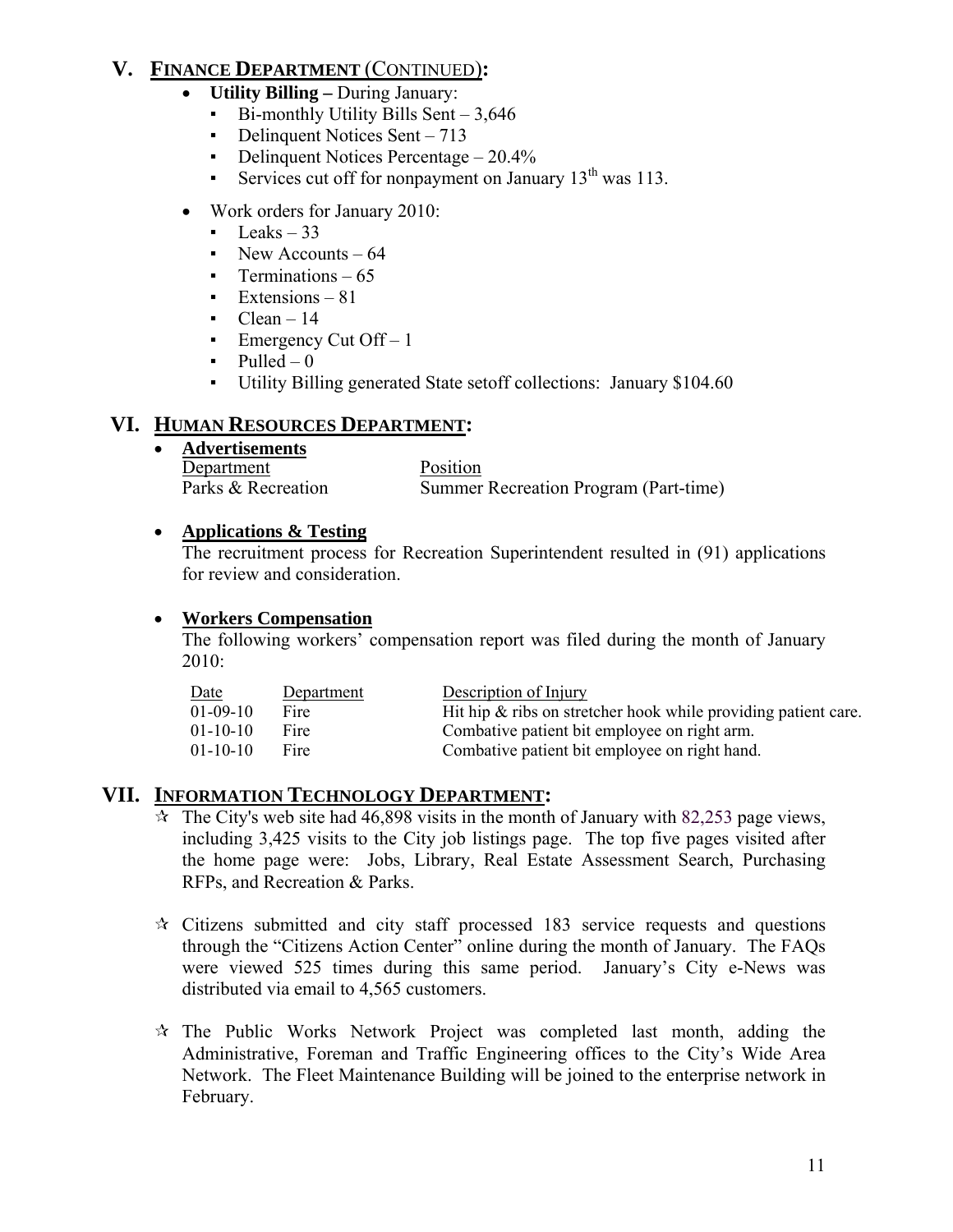## **VIII. LIBRARY:**

- $\approx$  The library staff circulated 20,776 titles in January.
- $\approx$  The public computer center was used 1,989 times.
- $\approx$  25 children participated in story hour program.
- $\hat{x}$  An average of 643 residents used the library each day.
- $\hat{x}$  The library's meeting rooms were used 105 times.
- 3,002 residents visited the Colonial Heights Virtual Library to retrieve 365 articles from their homes and offices.

| $\mathbf{v}$ . The set of $\mathbf{v}$<br>$\blacksquare$<br><b>Recreation Activities</b> |      |                |  |  |
|------------------------------------------------------------------------------------------|------|----------------|--|--|
| <b>Activities</b>                                                                        | 2010 | 2009           |  |  |
| <b>Belly Dancing</b>                                                                     | 11   | n/a            |  |  |
| Cardio Kick Boxing/Tae Box                                                               | 22   | 27             |  |  |
| <b>Community Room Attendance</b>                                                         | 1160 | 100            |  |  |
| <b>Community Room Reservations</b>                                                       | 26   | $\overline{2}$ |  |  |
| Elk's Hoop Shoot                                                                         | 18   | 37             |  |  |
| Karate                                                                                   | 28   | 16             |  |  |
| <b>NYSCA Coaches Certification</b>                                                       | 41   | 8              |  |  |
| Open Gym-Sunday                                                                          | 279  | 264            |  |  |
| Open Gym-Weeknight                                                                       | n/a  | 15             |  |  |
| <b>POWER</b>                                                                             | 5    | 3              |  |  |
| Sign Language Class                                                                      | 8    | n/a            |  |  |
| Skateboard Park (Weekends only)                                                          | 17   | 27             |  |  |
| <b>Teen Center Attendance-CHHS Students</b>                                              | 194  | n/a            |  |  |
| <b>Teen Center Attendance-CHMS Students</b>                                              | 298  | n/a            |  |  |
| <b>Teen Dance</b>                                                                        | 107  | 102            |  |  |
| Teen Center Ping Pong Tournament                                                         | 12   | n/a            |  |  |
| Winter Break Youth Trip                                                                  | n/a  | 9              |  |  |
| Youth Basketball                                                                         | 332  | 332            |  |  |
| Youth Wrestling                                                                          | 33   | 33             |  |  |
| 4-H Cloverbuds                                                                           | n/a  | 11             |  |  |

#### **IX. RECREATION & PARKS:**

Teen Center peak hours of attendance (Monday – Thursday) 3:00 – 6:00 p.m. Teen Center peak hours of attendance (Friday and Saturday) 3:00 – 8:00 p.m. Teen Center peak hours of attendance (Sunday) 1:30 – 4:00 p.m.

| <b>Senior Citizen Center</b>   |      |      |
|--------------------------------|------|------|
| <b>Activities</b>              | 2010 | 2009 |
| AARP                           | 43   | n/a  |
| <b>Advisory Board Meeting</b>  | 8    | n/a  |
| <b>Afternoon Paint Class</b>   | n/a  | 24   |
| Bingo in Center                | 62   | 38   |
| <b>Bob Ross Video Painting</b> | n/a  | 8    |
| Bowling                        | 192  | 260  |
| Bridge-Party                   | 88   | 104  |
| Bridge-Tournament              | 96   | 84   |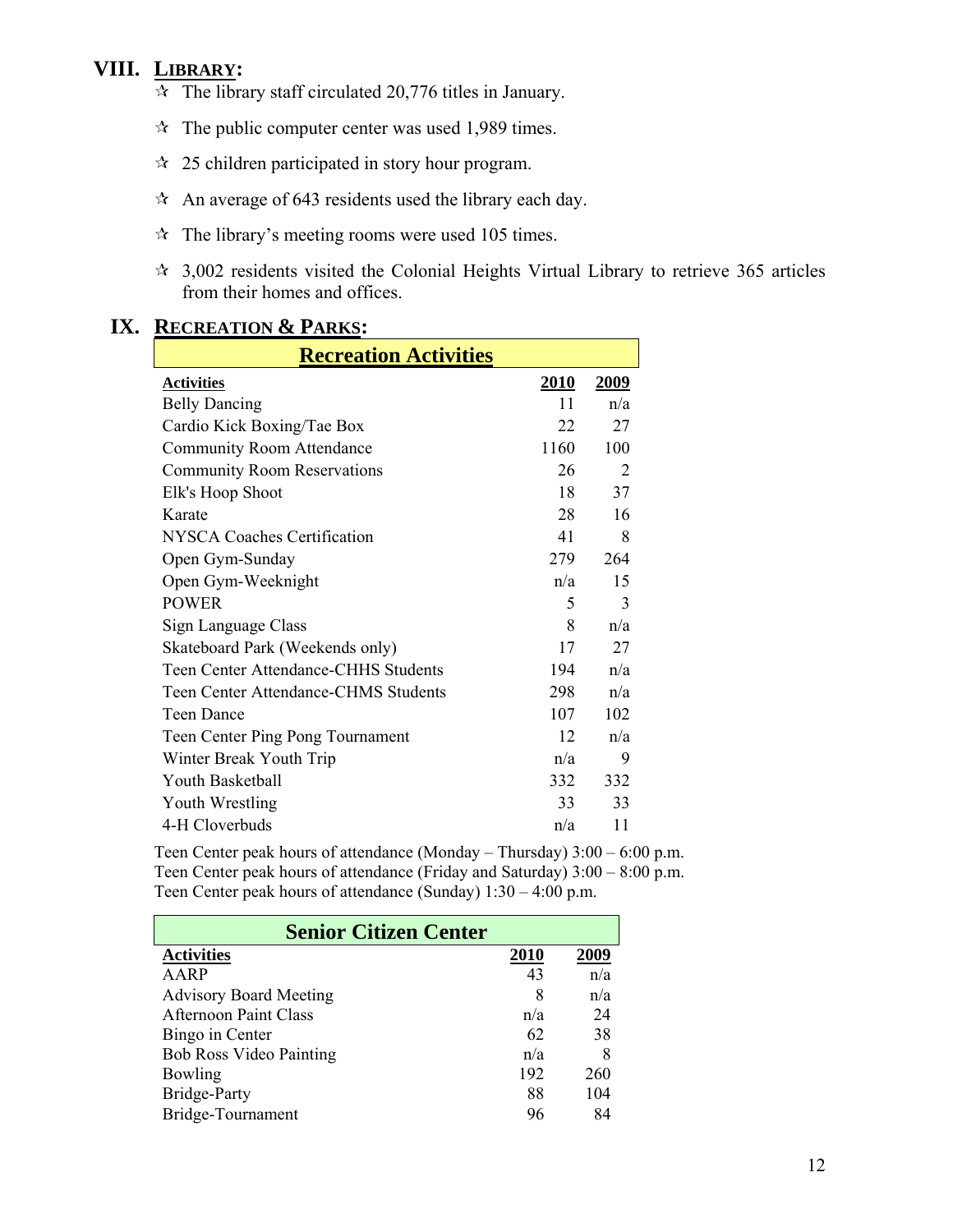## **Senior Citizen Center Activities 2010 2009** Club Meeting 163 172<br>Crafts-Placemats 4 n/a Crafts-Placemats 4 n/a Crochet & Knitting 32 52 Diana Martin Oil painting class n/a n/a Floor Exercises 97 157 Golfers Board Meeting 12 13 Kay's Oil Painting Class 24 20 Line Dance Class 41 43 Movies 0 6 Museum Trip  $11 \quad n/a$ Painters Group 40 52 Riverside Theater 24 n/a Robert Warren Painting Workshop 49 n/a Sandwich Social  $n/a$  n/a Senior Dance 92 n/a  $\text{Sing A-Long}$  36 29 Sing-a-long CH Health Care Center 13 13 Sit Down Exercises 336 241 Spash of Color Workshop 14 n/a Strength Training Class 181 225 Swap Shop 18 n/a Tap Class Advance 49 53 Tap Class Beginners 27 n/a Tap Dance Intermediate 55 50 Tai Chi 28 19 TRIAD 3 3 Watercolor 22 24 Yoga 142 131 Zoomer Boomer 228 307 **Total 1741 2017 Meals 2010 2009** Bags  $30$  50 Breakfast Meals 60 100 Home Del Meals 60 100 Site Meals 0 0 0 0 **Total 150 250** Donations \$65.00 \$60.00 **Transportation** Total Miles 3231 2443 Total Passengers 565 532 Volunteer Hours 10 0 Wheelchairs 40 10 Donations \$131.00 \$153.60

## **IX. RECREATION & PARKS** (CONTINUED)**:**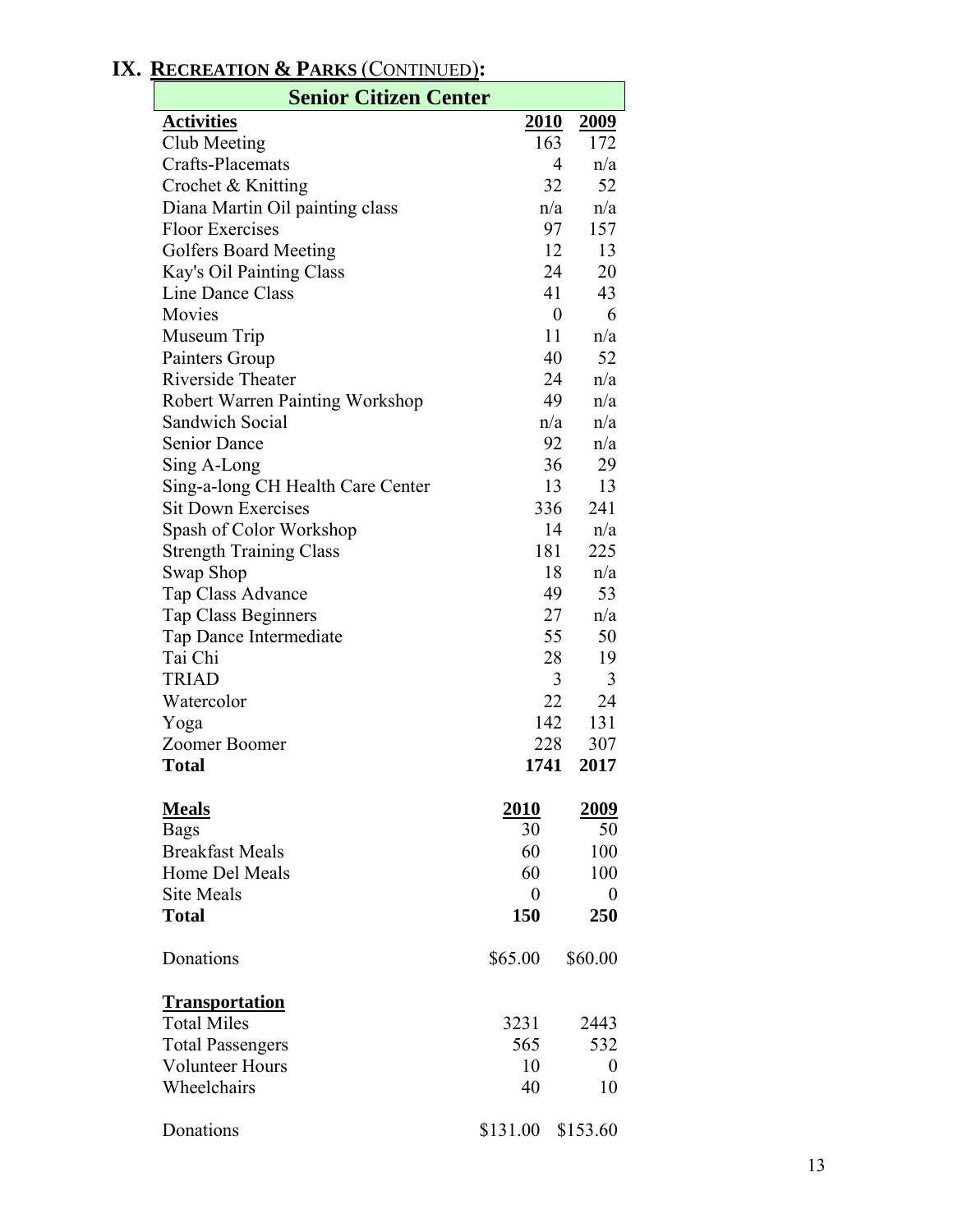## **Violet Bank Museum**

Attendance

| 2010 | 2009 |
|------|------|
|      | 105  |

- $\mathcal{R}$  Wrapped up the temporary exhibit on miniatures which was a great success.
- $\mathcal{R}$  Removed, disposed & stored of Christmas decorations; exhibit re-arrangement (moving back those items displaced by the temp. ex.  $\&$  making room). Accepted  $\&$  installed on long term loan of a full scale, fireable reproduction Gatlin Gun. (as far as we know this is the only one in Virginia-it was the star attraction at a museum in Fredericksburg for a number of years). Putting together a "chronological" "to-do" list with recommendations regarding accreditation.

## **Parks, Buildings and Grounds**

- Cleaned White Bank Park, Lakeview Park, Ft Clifton Park as needed.
- $\hat{x}$  Picked up trash around Municipal Building complex and Library (daily).
- $\hat{\mathcal{R}}$  Pick up trash and empty trash cans around all ball fields and soccer fields as needed.
- $\mathcal{R}$  Remove wall paper border form Recreation Dept office.
- $\mathcal{R}$  Patch holes in walls and paint Recreation Dept office.
- $\mathcal{R}$  Boarded up windows at old church.
- $\mathcal{R}$  Brought desk from surplus to Director's new office.
- $\mathcal{R}$  Took damaged old desk to transfer station.
- $\mathcal{R}$  Removed cable from post around parking lot at White Bank.
- $\mathcal{R}$  Pulled old post around parking lot at White Bank. Filled holes with rock dust. Took old post to transfer station.
- Cut rotten trees at Soccer Complex and hauled away.
- $\forall$  Repaired ruts at Animal Shelter.
- Cleaned ditch line of leaves at White Bank Park.
- Blew leaves at White Bank Park, Ft Clifton Park, and Courts Building.
- $\mathcal{R}$  Dug out and formed sidewalk at Animal Shelter.
- Poured new concrete sidewalk at Animal Shelter.
- $\mathcal{R}$  Took Sidewinder lawnmower, Reel mower, and Sand Pro to Smith Turf for preventative maintenance service.
- Took Z-Master lawnmower to Conner's Small Engine for preventative maintenance service.
- Took Kubota tractors to Sandy's Tractor for preventative maintenance service.
- $\mathcal{R}$  Blew leaves and removed storm debris from around Community Building. Hauled to landfill.
- $\mathbf{\hat{x}}$  Inventoried TurFace and fertilizer.
- $\mathcal{R}$  Releveled washing machine at Animal Shelter.
- $\mathcal{R}$  Repaired 'Road Closed' sign for White Bank Park.
- $\mathcal{R}$  Replaced lights in hallways at Courts Building.
- $\mathcal{R}$  Caulked cracks in dog runs at Animal Shelter.
- $\mathcal{R}$  Painted dog runs at Animal Shelter.
- $\mathcal{R}$  Replaced worn cables on dog doors at Animal Shelter.
- $\mathcal{R}$  Replace door stops on doors at Animal Shelter.
- $\mathcal{R}$  Blew leaves around Civic Field and B Field and hauled to landfill.
- $\mathcal{R}$  Picked up tables from Violet Bank and returned to Ft Clifton.
- $\mathcal{R}$  Repaired 3rd base dugout roof at Civic Field.
- $\mathcal{R}$  Removed Christmas decorations from Community Building and put in storage.
- $\mathcal{R}$  Removed snow from sidewalks at Community Building. Spread salt on sidewalks.
- $\mathcal{R}$  Picked up dog food from Sam's Club and took to Animal Shelter.
- Painted basketball poles and backboards at Lakeview Basketball Court.
- $\mathcal{R}$  Repaired pitching mound at High School baseball field.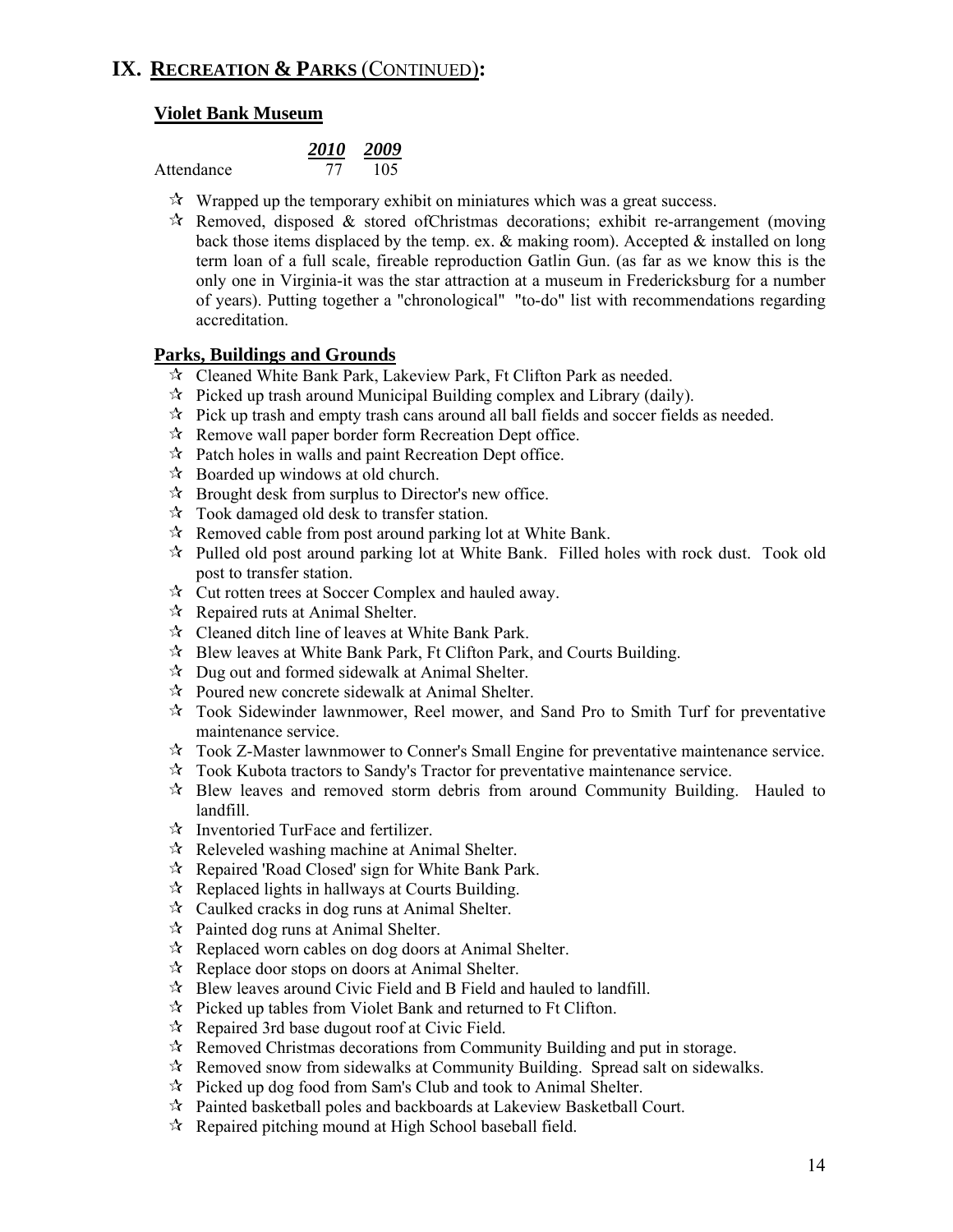## **X. OFFICE ON YOUTH & HUMAN SERVICES:**

## ¾ **YAC Activities**

- 21 YAC members attended monthly meeting
- 10 members attended three work sessions for Youth Forum
- 8 members attended "Semester Celebration" for pizza lunch

#### ¾ **YAC Services Commission**

• Joint meeting held with YAC in January

## ¾ **Kids' After-School Program**

- KAP Family Dinner was held on 1/6/10 with 82 people in attendance o Parents received information on *"Punishment vs. Discipline"*
- *Chick-Fil-A* fundraiser held on 1/14/10. KAP received a total of \$73.81.
- Five new KAP participants began the program; 3 at North Elementary and 2 at Tussing Elementary

## ¾ **Substance Abuse Prevention Activities**

- CADRE met to plan Activity Night for February 5
- 12 youth received VaABC, VASAP, MADD, State Police information when they received their driver's license

#### ¾ **Ongoing Monthly Meetings/Trainings**

- Regional & Drug Free Alliance Meeting
- Inter-Agency Prevention Team 10 students were served
- Underage Drinking Task Force
- SAFE Board Meeting
- JACK Meeting
- "Recent Trends & Efforts to Prevent College and Underage Drinking" presentation by Dr. Ralph Hingson
- Toaster International
- VML Diversity for All Employees
- "Choose Respect" Community Kickoff sponsored by The James House
- Juvenile & Domestic Violence Task Force Meeting with presentation/training on "Stalking"
- CCOVA Strategic Planning day

## **Diversion Program Participation:**

- ¾ **Parenting**
	- 5 families are attending classes for "Parenting With Love & Limits"

## ¾ **Community Service**

16 youth completed 137 hours of Service Learning

## ¾ **Shoplifting Diversion**

• 28 youth and a parent attended the Shoplifting Diversion Program

## ¾ **Anger Management**

• 2 youth completed Anger Management Classes

## ¾ **Substance Abuse Education**

• No youth participated in Substance Abuse Education

## **XI. FLEET MAINTENANCE:**

|      | # of Workorders | Total       | <b>Sublet</b> | <b>Sublet Total</b> |
|------|-----------------|-------------|---------------|---------------------|
| 2010 | 65              | \$12,160.12 |               | \$516.97            |
| 2009 | 69              | \$13,747.14 | 6             | \$2,803.53          |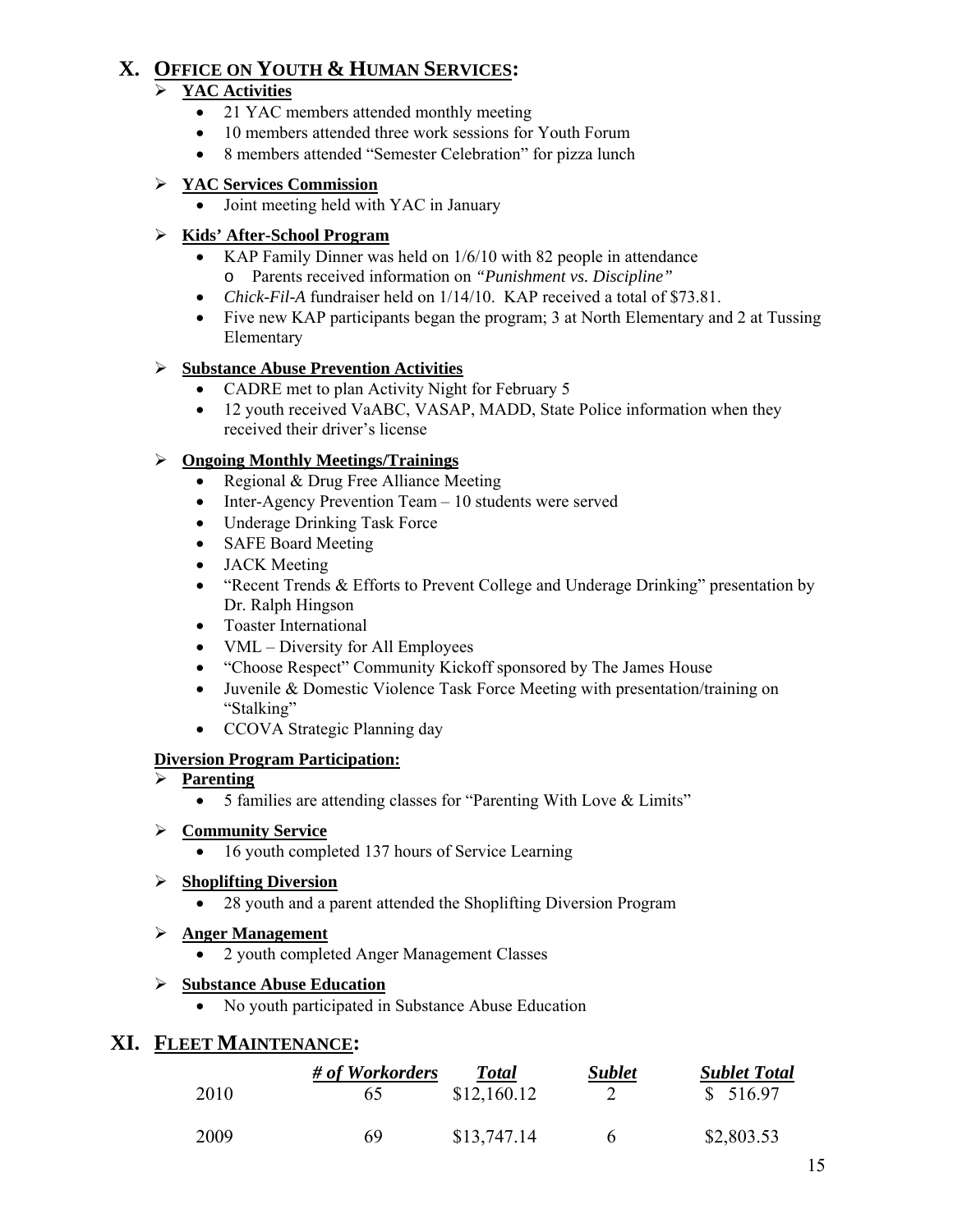## **XII. PUBLIC WORKS & ENGINEERING** (CONTINUED)**:** *Horticulture*

Removed leaves, limbs and trash from the following locations:

- Temple Avenue at I-95, Flora Hill, Boulevard, Ashby Avenue, Violet Bank, West Roslyn Road, Fort Clifton, Conduit Road, War Memorial, Pickwick Avenue, Lakeview Park, Legacy Garden, Archer Avenue, Health Department, City Hall Public Safety Building, Fire Stations, Branders Bridge Road, White Bank Park, Roslyn Avenue.
- Assisted Street Division picking up leaves.
- Pruned Crape Myrtles at the following locations: Royal Oak Avenue, Archer Avenue, Temple Avenue, and Roslyn Avenue,
- Pruned Pampas Grass at Laurel Parkway site.
- Pruned mums and other variety of plants at Arlington Avenue site.
- Continue to check all sites daily.
- Planted grass seed at 209 Biltmore an area damaged by leaves placed there too long.
- Edged sites at Fort Clifton and White Bank Park.
- Installed an erosion control slope at 504 Moorman Avenue.

#### *Vegetation*

*Picked up litter at the following locations:* 

- Temple Avenue Boulevard
- Entrance to Animal Shelter Archer Avenue
- 
- 
- 
- Dunlop Farms Boulevard
- 
- 
- Westover Avenue Conduit Road
- Lynchburg Avenue at Lee Place Condit Road at E. Ellerslie Avenue
- 1013 Colonial Avenue 223 E. Westover Avenue

#### *The City's contractor removed, grinded stump and trimmed trees at the following locations:*

- 
- Corner of Floral and Lynchburg Avenues
- 
- 
- 2012 Snead Avenue 1213 Canterbury Lane
	- Westover between Colonial and Kensington Avenues
	- 898 Hamilton Avenue 118 Conjurers Drive
	- 317 Lafayette Avenue 405 Gould Avenue

#### *Other*

- Responded to miscellaneous request concerning dead trees/limbs, Leaves, dead animals, curb and gutters, sidewalks and drainage issues.
- Cleaned Recycling Center pushed brush, empty used oil, paints, and loaded metal dumpster.
- Removed a barrel and a wooden dock from Swift Creek at the end of Boykins Avenue.
- Removed logs, trash, tree limbs, tightened water and sewer brackets and placed rip rap stone under bridge on Sherwood Drive.
- Placed stone on the culvert pipe outfall under the bridge at Temple Avenue and Conduit Road
- Welcome new employee Edward Clements to the Public Works team.

## *Stormwater and Drainage*

Collected 721.5 cubic yards of leaves from the following areas:

 Area 1 – Oak Hill, Shepherd Stadium, Violet Bank, Flora Hill and Westover- Snead collected 162.5 cubic yards.

Area 2 – Sherwood Hills, Lakeview and Toll House collected 409.5 cubic yards.

Area 3 – Ellerslie, Fort Clifton, Mount Pleasant and Southpark collected 149.5 cubic yards.

#### *Removed debris from catch basins and drainage pipes at the following locations:*

- 
- 
- 
- 
- 
- 
- 111 Lakeside Drive 1310 Colonial Avenue
	- Charles at Atlantic Avenues 209 and 307 Windmere Drive
	- 1401 Covington Road 1206 Meridian Avenue
	- Brookhill Avenue Forest View Drive
	- Sherwood Drive Behind Big Lots
	- West Westover Avenue Charles from Holly to Fredrick Avenues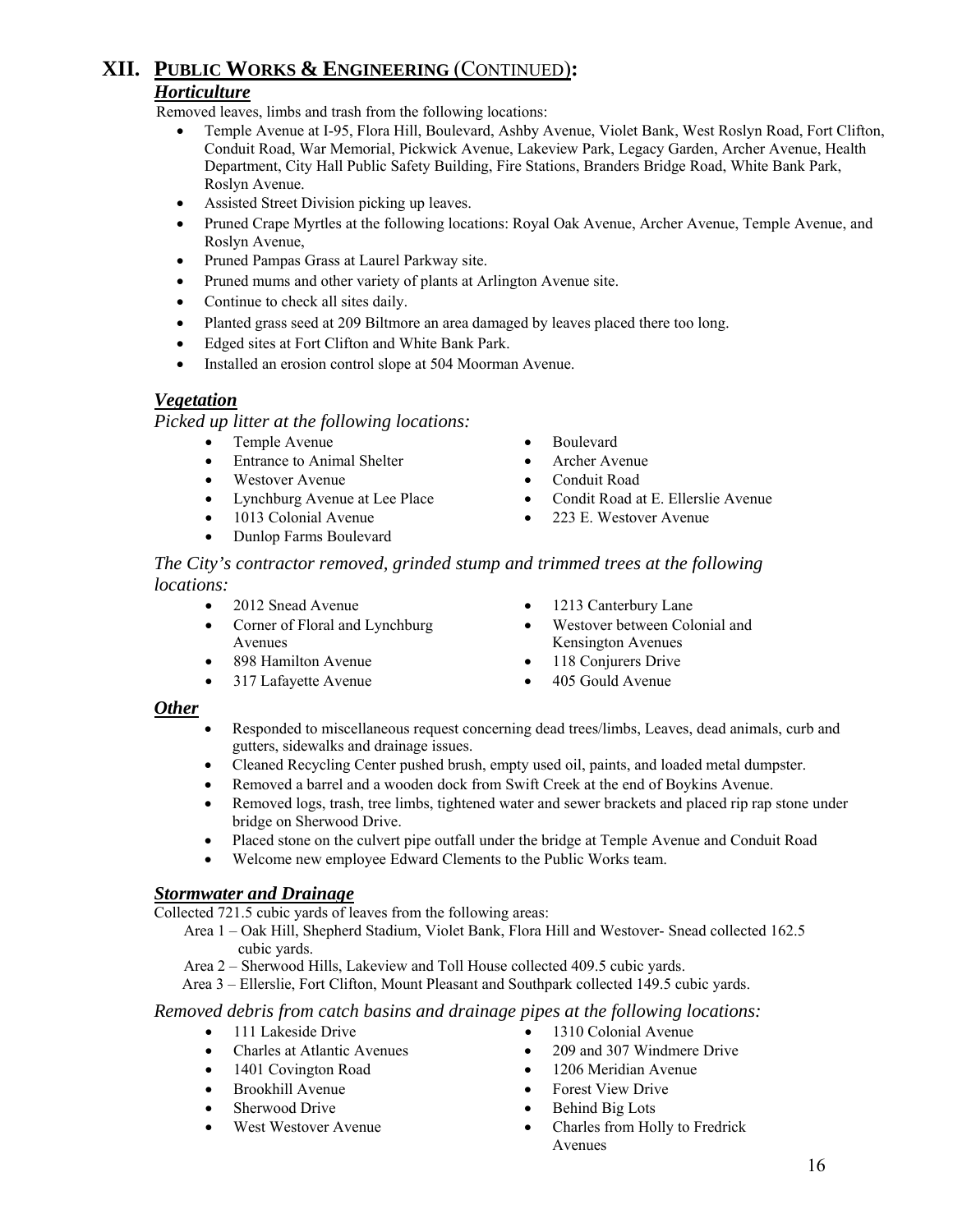*Street sweeper removed 88 cubic yards of debris from the following locations:* 

- Ellerslie Avenue Boulevard
- 
- 
- 
- 
- Pecan Tree Terrance Greenleaf Lane
- Greenmeadow Court and Drive Honeycreek Court
- Shade Tree Court and Drive Bent Oaks Avenue
- 
- 
- 
- 
- 
- 
- White Sand Court Lake Avenue
- Springdale Avenue
- 
- 118 Arlington Avenue 218 Lynchburg Avenue
- Angus Lane, Bear Chase Court
- Compton Road Jersey Court
- Longhorn Drive Old Town Drive
	-
	-
	-
- Charles Avenue Compton Road
- **Pover Lane** Keswick Road
- Kingfisher Way Moose Lane and Avenue
- Pin Oak Court Fairlie Road
- **From Run Drive Watercress Court**
- White Bank Road White Oak Court
	-

#### *Placed gravel on shoulders, sink holes and alleys at the following locations:*

- 624 Lakeview Avenue 200 Hillside Lane
- 1809 Wakefield Avenue 213 Lakeview Avenue
- 1210 Franklin Avenue Conduit Road
- 
- Alley between Washington and Cameron Avenue
- Alley from Lynchburg to Norfolk Avenues
- 
- Alley from Danville to Lynchburg Avenues
- 

#### *Repaired storm sewer at the following locations:*

• 304 Maple Grove Avenue • 401 James Avenue

- 
- 
- 
- Cameron Avenue Alley from Cameron Avenue to Conduit Road
	- Alley from Lee Place to Danville Ave.
	- Dead End Royal Oak Avenue
- Alley from Lynchburg to Boulevard 503-505 and 511 and 512 Pinehurst Ave.
	- 111 Deerwood Drive
- 235-237 Pecan Tree Terrance Alley behind Jefferson Avenue
	-

#### *Solid Waste*

#### *Recycling*

- 158 citizens used the Recycling Center to dispose of Category 1 Materials, brush, metal products and other recyclable materials.
- CFC (Freon) was removed from 16 Refrigerators and one Air Conditioner.
- City's Contractor grinded and removed all brush from the Recycling Center.

#### *Transportation*

#### *Streets*

*Placed Asphalt in potholes at the following locations:* 

- 205 Norwood Drive Bristol Avenue
- Corner of Hamilton and Washington Avenues
- 
- 
- 
- Southpark Boulevard at Charles Dimmock Parkway
- 
- 
- 
- 
- Temple Avenue turning lane heading west at Conduit Road
- Meridian Avenue 116 and 118 Charlotte Avenue
- 216 Virginia Avenue Alley behind Jersey Mike's
- Boulevard Alley between C and D Avenues
	- Alley behind Franklin Avenue
- 701 Fairlie Road  **Ring Road at Southpark Mall**
- 224 Piedmont Avenue Bridge on Temple Avenue
- Conduit Road Alley between B and C Avenues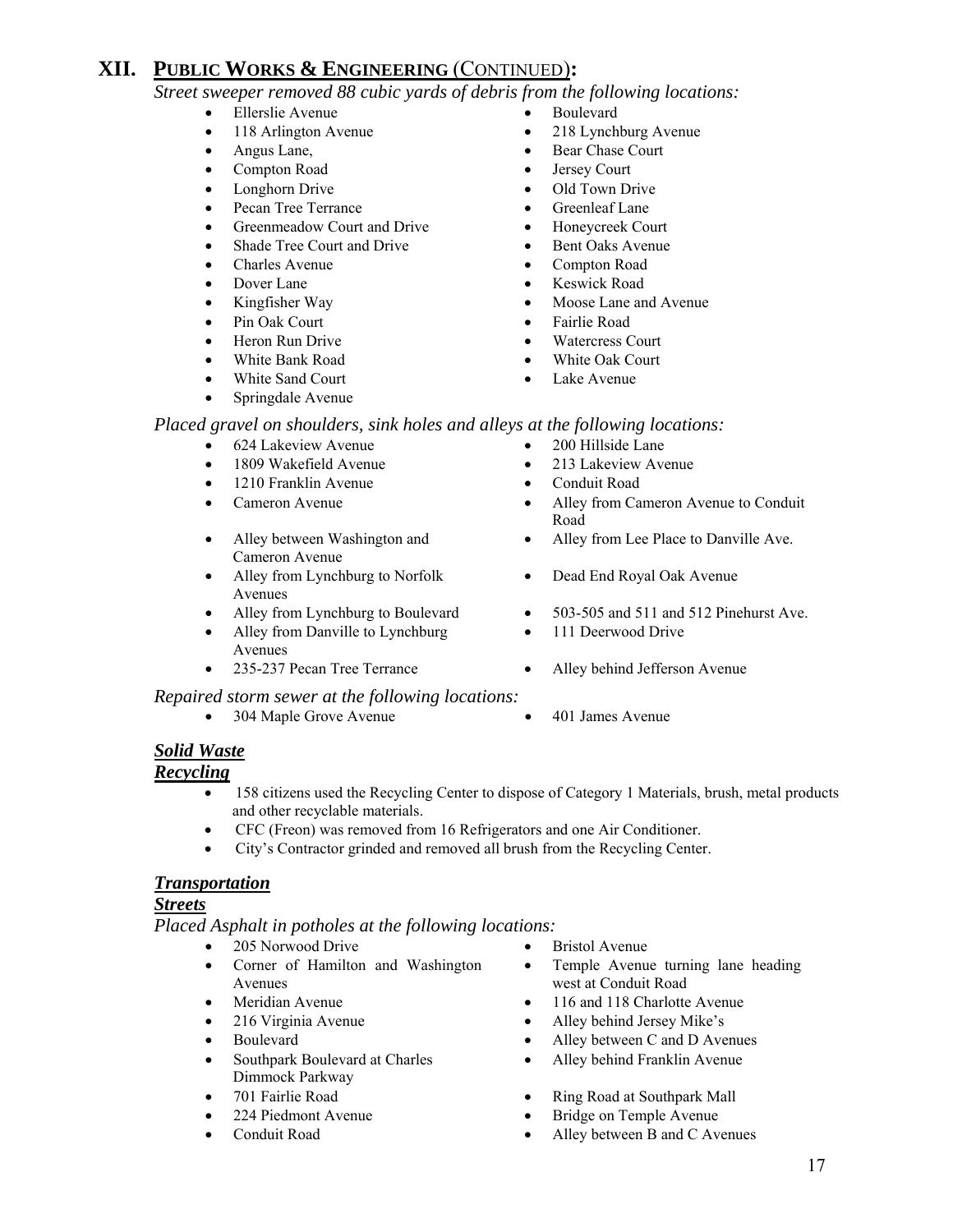## *Traffic Operations*

- Signals
	- o Did preventative maintenance on 4 traffic cabinets.
	- o Replaced 2 LED traffic lights.
	- o Replaced 2 pedestrian crossing lights.
	- $\circ$  Replaced broken signal  $(a)$  Sherwood and Blvd.
- Signs and Markings
	- o Made and put up 2 new stop signs.
	- o Made and put up 16 new high intensity street name signs
	- o Made 4 signs for Parks and Rec.
	- o Made 4 signs for Sheriff's Dept.
	- o Made 6 misc. signs
- Street Lighting
	- o Installed 24 ornamental street light bulbs.
	- o Replaced 3 ballast on ornamental street lights.
	- o Replaced 4 broken globes on street lights.
	- o Tightened ornamental street lights east side of Blvd on the south end.
- Traffic Control
	- o Responded to 4 after- hours call backs for traffic lights.
	- $\circ$  Replaced bad photocell for ornamental street lights  $\alpha$  Landmark Realty
- Miscellaneous
	- o Responded to 5 GOV. QA questions
	- o Took down 44 Christmas snowflakes
	- o Took down 20 large Christmas flags
	- o Took down 57 small Christmas flags

## *Utilities*

#### *Wastewater*

*Responded to sewer backups at the following locations:*

- 
- 108 Buckingham Dr. 206 Crestwood Dr.
- 910 Forestview Dr. 205 Ingram Ave.
- 
- 
- 115 Richmond Ave. 204 Ridge Rd.
- 
- 
- Animal Shelter 107 Arlington Ave.
	-
	-
- 604 James Ave. 113 Moore Ave.
- 212 Moore Ave. 5106 Nantucket Ct.
	-
- 205 Ridge Rd. 216 Royal Oak Ave.
- 205 Walnut Ave. 104 Winston Ave.

*Install/repair sewer clean out or lateral at the following locations:* 

- 
- 
- 
- *Camera sewer main/lateral at the following locations:*
	- 107 Arlington Ave. Charlotte Ave.
	- 118-138 Charlotte Ave. 3220 Glenview Ave.
	-

#### *Flushed sewer main line at the following location:*

- 
- 118 Charlotte Ave. Dupuy Ave.
- 
- 
- 
- 
- 
- 3420 Blvd. 106 Buckingham Dr.
	-
- 412 Moorman Ave. 505 Springdale Ave.
- 118 Charlotte Ave. 604 James Ave. • 212 Moorman Ave. • 115 Richmond Ave.
	-
- 204 Ridge Rd. 104 Stratford Dr.
	-
	-
	-
- 205 Ridge Rd. 104 Winston Ave.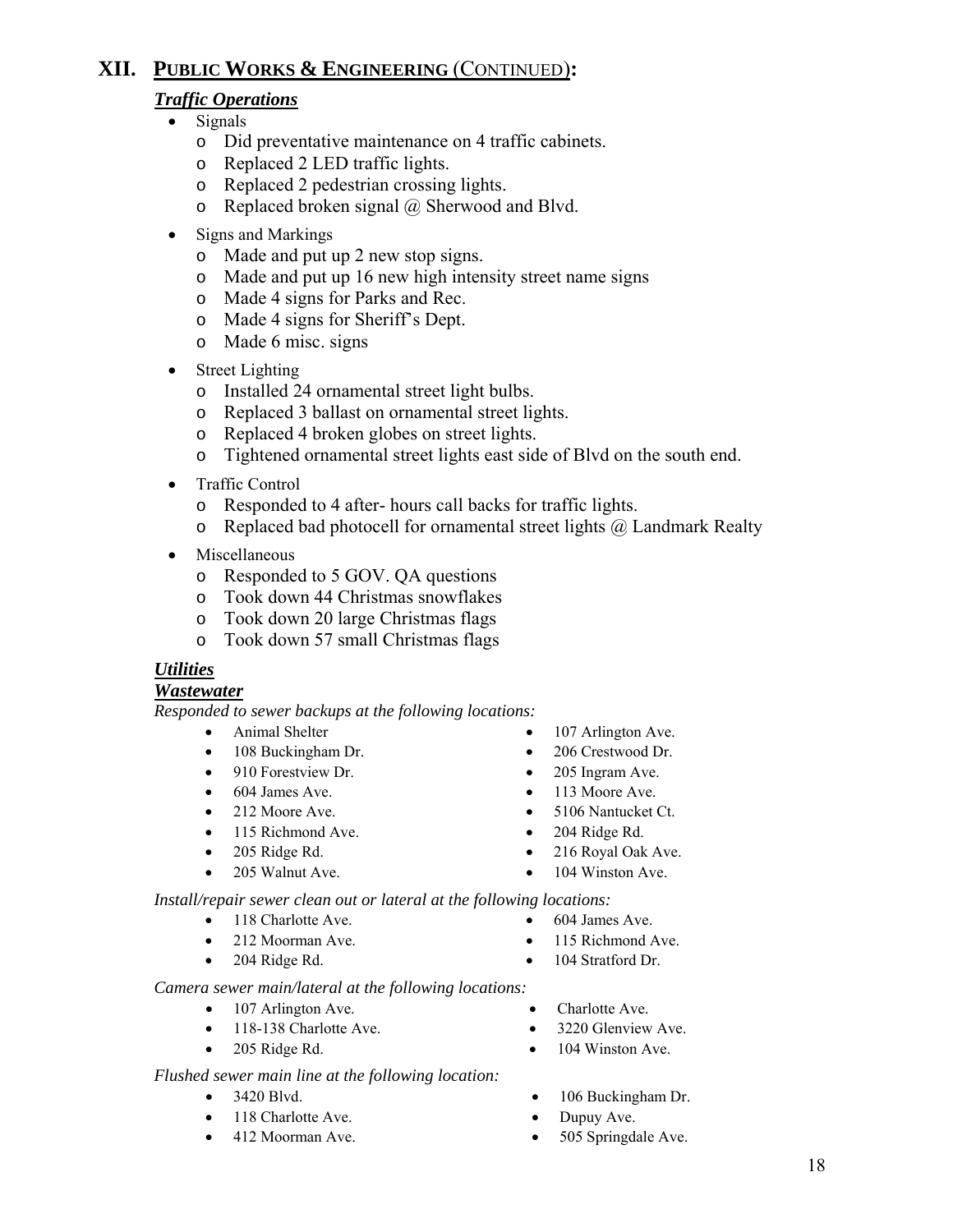*Repaired sewer manholes, tops and inverts at the following locations:* 

- 100 Highland Ave. 100 Laurel Parkway
- 

*Checked the following manholes "trouble spot" locations:* 

- Battery Place @ Plumtree Ave. Blvd. behind Pino's
- 3209 Bermuda Ave. 617 Blvd.
- 102 Boykins Ave. 231 Breezy Hill Dr.
- $410$  Cameron Ave. Charles Ave. @ Atlantic Ave.
- Colonial Ave. @ Lafayette Ave. Dale Ave.
- Eastman Ave. 921 @ 1020 Forestview Dr.
- Greenleaf @ Fairlie Rd. Highland Ave.
- Jackson Ave. @ Blvd. 204 Jefferson Ave.
- Jefferson Ave. @ Royal Oak Ave. Lafayette Ave. @ Blvd.
- 
- 1017 Lakewood Dr. 100 Laurel Parkway
- 
- 
- 220/306 Orange Ave. Pickwick Alley
- Parking lot of Pleasure Island 83 Sherwood Dr.
- 

 *Repaired utility cut at the following location:* 

• Brame Ave. @ Franklin Ave.

 *Repaired sewer main at the following location:* 

• 118-138 Charlotte Ave.

*Removed debris and unclogged Pumps #2 and #3 at Main Pump Station.* 

*Shimmed bearings and shaft at Methane Pump (Dimmock Pump Station) bi-weekly.* 

 *Repaired gate at C&B Pump Station.* 

 *Miss Utility locating required 105 man-hours for the month of January 2010.* 

## *Water*

*Replaced water meters at the following locations:* 

- 
- 1102 Clifton Dr. 626 Fairlie Rd.
- 1903 Franklin Ave. 216 Maple Ln.
- 
- 1243 Riveroaks Dr.

 *Set meter for new construction at the following location:* 

• 214 Cloverhill Ave.

 *Repair service line break at the following locations:* 

- 912 Edinborough Dr. 906 Jamestown Rd.
- 325-331 Shade Tree Dr.

 *Repair main line water break at the following locations:* 

• 664 Blvd. • 538 Riverview Ave.

 *Responded to meter leak complaint at the following locations:* 

• 149 Heron Run Dr.

 *Repaired or raised meter box at the following locations:* 

- 1310 Hermitage Rd. 334 Jackson Ave.
- 2530 Pin Oak Ct. 3547 Pin Oak Ct.
	-
- 
- 
- 2314 Wakefield Ave. 167 Wrights Ave.
- 19
- 2231 Blvd. 510 Chestnut Ave.
	-
	-
	-
- -
- 
- 1400 Meridian Ave. 1116 Oakwood Dr.
- 
- 
- 

- 
- 
- 
- Lakeside Dr. Lakeside Dr. @ Lakeview Ave.
	-
- 118 Lee Ave. 212 Maple Ave.
- Newcastle Dr. 209 Nottingham Dr.
	-
	-
- Shuford Ave. Shuford Ave. Stuart Ave. @ Washington Ave.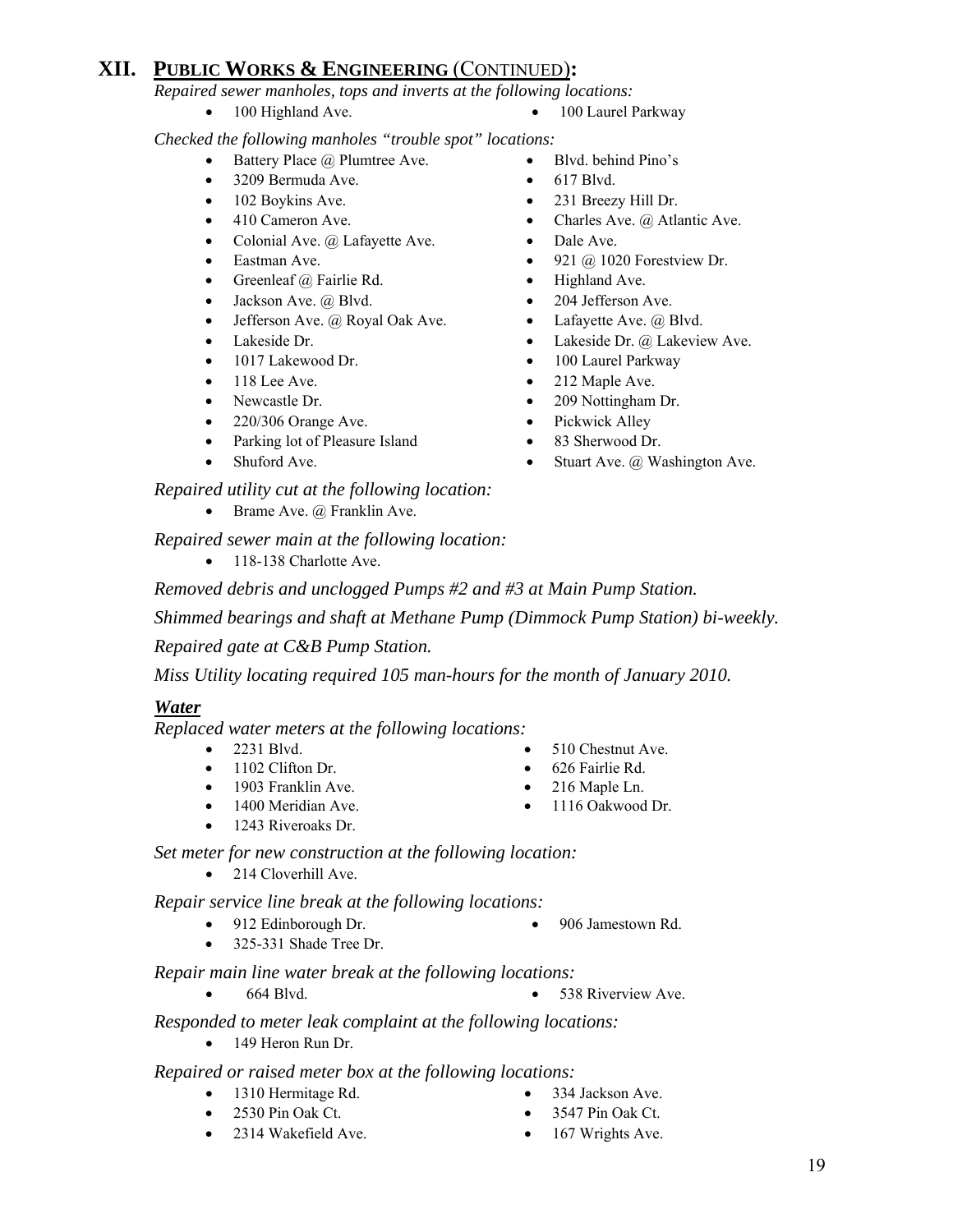*Install or replace meter setter at the following locations:*

• 510 Chestnut Ave. • 626 Fairlie Rd.

 *Repaired water service at the following locations:* 

- 301 Charles Dimmock Pkwy. 510 Chestnut Ave.
- 
- 
- 2314 Wake field Ave.

## *Repaired fire hydrant at the following location:*

• 604 Boulevard

## *Performed water shut downs at the following locations:*

- Dupuy Ave. Jamestown Rd.
- Shade Tree Dr.

 *Cut water off/on for Citizens at the following locations:* 

- 3606 Hemlock Ave. 3207 Longhorn Dr.
- 1243 Riveroaks Dr. 231 Spring Dr.

## *Located stormwater run off at the following locations:*

• Stratford Dr.

 *Replaced water main valve box at the following locations:* 

• Hamilton Ave.  $\omega$  Lyons Ave.

## *Backflow/Cross Connection Survey at the following locations:*

- 1204 Blvd. 1210 Blvd.
- 
- 
- 
- 
- 
- 
- 
- 105-140 Pickwick Ave. 107 Pickwick Ave.
- 24-44 Pickwick Shopping Center 1718 Snead Ave.
- 
- 
- 
- 
- 
- 170 Southpark Circle 324 Southpark Circle
- 
- 1869 Southpark Circle 1156 Temple Ave.
- 1106 W. Roslyn Rd.
- 
- 1214 Blvd. 2600 Blvd.
- 3107-15 Blvd. 3116 Blvd.
- 3303 Blvd. 3501 Blvd.
- 3504 Blvd. 3505 Blvd.
- 3737 Blvd. 2600 Conduit Rd.
- 100 Dunlop Circle 11 Dunlop Shopping Center
	- 831 E. Ellerslie Ave. 104-140 Pickwick Ave.
		-
		-
	- 2008 Snead Ave. 930 South Ave., Suite 1
	- 930 South Ave., Suite 2 116 Southgate Square
	- 204 Southgate Square 401 Southgate Blvd.
		-
	- 830 Southpark Blvd. 6 Southpark Circle
		-
	- 1829 Southpark Circle 1857 Southpark Circle
		-

 *Responded to dirty water complaint at the following locations:* 

- 202 Plumtree Ave. 325 Shade Tree Dr.
- 1111 Yacht Basin Dr.
- 

*Performed yard maintenance at the following location:* 

• 2701 Conduit Rd.

## *Performed fire hydrant flow test at the following location:*

• 820 Southpark Blvd.

- 
- 
- 
- 
- 
- 
- 
- 
- 
- 
- 501 Southpark Blvd. 820 Southpark Blvd.
	-
	-
	-
	-
- 
- 
- 212 Conduit Rd. **•** 626 Fairlie Rd.
- 2530 Pin Oak Ct. 325-331 Shade Tree Dr.